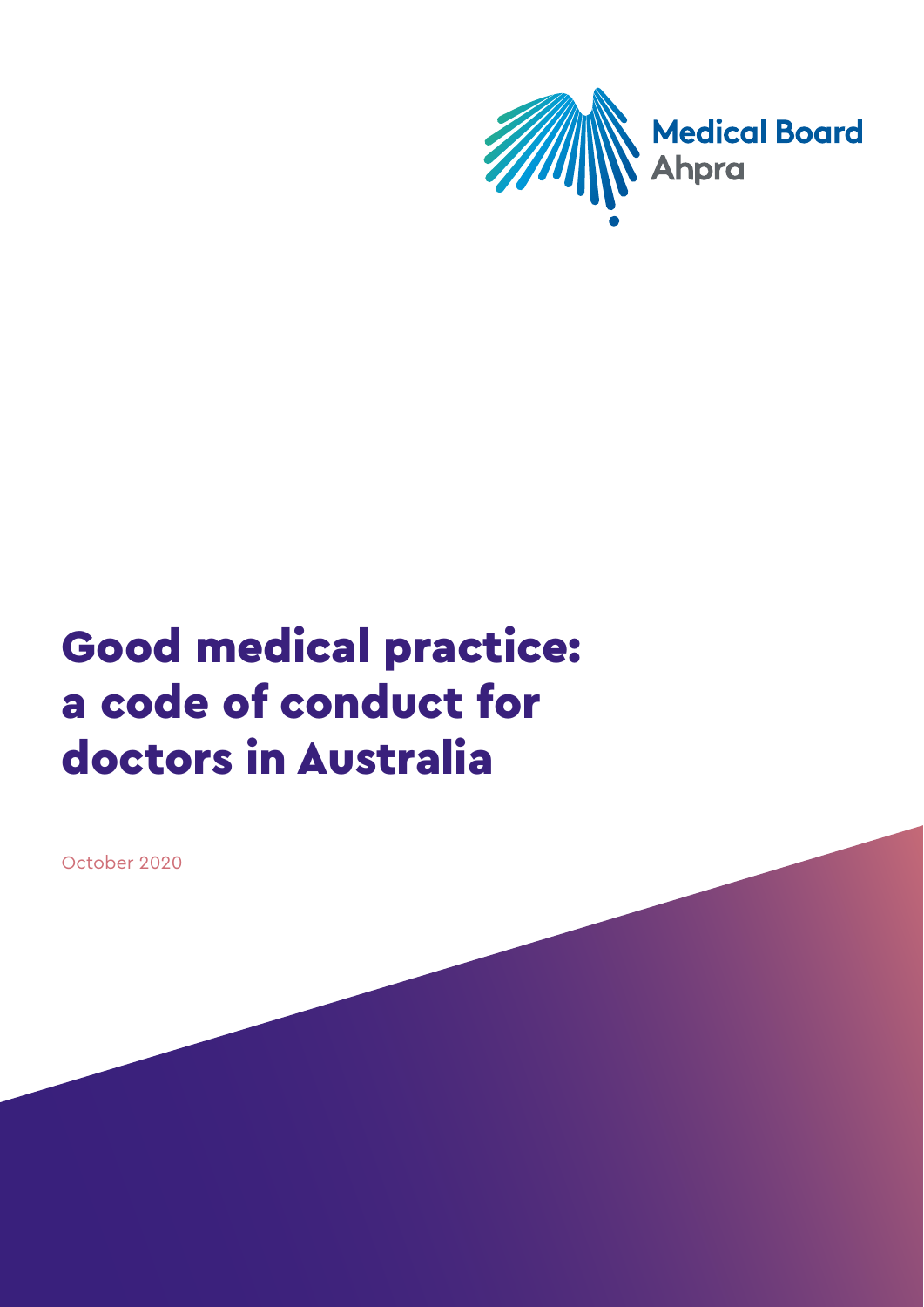# Contents

| 1                       | <b>About this code</b>                                               | 3  |
|-------------------------|----------------------------------------------------------------------|----|
| 1.1                     | Purpose of the code                                                  | 3  |
| 1.2                     | Use of the code                                                      | 3  |
| 1.3                     | What the code does not do                                            | 4  |
| 1.4                     | Substitute decision-makers                                           | 4  |
| 1.5                     | Australia and Australian medicine                                    | 4  |
| $\overline{\mathbf{2}}$ | <b>Professionalism</b>                                               | 5  |
| 2.1                     | Professional values and qualities of doctors                         | 5  |
| 2.2                     | Public comment and trust in the profession                           | 5  |
| 3                       | <b>Providing good care</b>                                           | 6  |
| 3.1                     | Introduction                                                         | 6  |
| 3.2                     | Good patient care                                                    | 6  |
| 3.3                     | Shared decision-making                                               | 6  |
| 3.4                     | Decisions about access to medical care                               | 7  |
| 3.5                     | Treatment in emergencies                                             | 7  |
| 4                       | <b>Working with patients</b>                                         | 8  |
| 4.1                     | Introduction                                                         | 8  |
| 4.2                     | Doctor-patient partnership                                           | 8  |
| 4.3                     | Effective communication                                              | 8  |
| 4.4                     | Confidentiality and privacy                                          | 9  |
| 4.5                     | Informed consent                                                     | 9  |
| 4.6                     | Children and young people                                            | 9  |
| 4.7                     | Aboriginal and Torres Strait Islander health<br>and cultural safety  | 10 |
| 4.8                     | Cultural safety for all communities                                  | 10 |
| 4.9                     | Patients who may have additional needs                               | 11 |
| 4.10                    | Relatives, carers and partners                                       | 11 |
| 4.11                    | Adverse events                                                       | 11 |
| 4.12                    | When a complaint is made                                             | 12 |
| 4.13                    | End-of-life care                                                     | 12 |
| 4.14                    | Ending a professional relationship                                   | 13 |
| 4.15                    | Providing care to those close to you                                 | 13 |
| 4.16                    | Closing or relocating your practice                                  | 13 |
| 5                       | <b>Respectful culture</b>                                            | 14 |
| 5.1                     | Introduction                                                         | 14 |
| 5.2                     | Respect for medical colleagues and other<br>healthcare professionals | 14 |
| 5.3                     | Teamwork                                                             | 14 |
| 5.4                     | Discrimination, bullying and sexual harassment                       | 15 |
| 6                       | <b>Working with healthcare professionals</b>                         | 16 |
| 6.1                     | Introduction                                                         | 16 |
| 6.2                     | Coordinating care                                                    | 16 |
| 6.3                     | Delegation, referral and handover                                    | 16 |
| 7                       | <b>Working within the healthcare system</b>                          | 17 |
| 7.1                     | Introduction                                                         | 17 |
| 7.2                     | Wise use of healthcare resources                                     | 17 |
| 7.3                     | Health advocacy                                                      | 17 |
| 7.4                     | Public health                                                        | 17 |

| 8                | <b>Patient safety and minimising risk</b>     | 18 |
|------------------|-----------------------------------------------|----|
| 8.1              | Introduction                                  | 18 |
| 8.2              | Risk management                               | 18 |
| 8.3              | Doctors' performance - you and your           |    |
|                  | colleagues                                    | 18 |
| 9                | <b>Maintaining professional performance</b>   | 19 |
| 9.1              | Introduction                                  | 19 |
| 9.2              | Continuing professional development           | 19 |
| 9.3              | Career transitions                            | 19 |
| 10               | <b>Professional behaviour</b>                 | 20 |
| 10.1             | Introduction                                  | 20 |
| 10.2             | Professional boundaries                       | 20 |
| 10.3             | Reporting obligations                         | 20 |
| 10.4             | Vexatious complaints                          | 20 |
| 10.5             | Medical records                               | 21 |
| 10.6             | Insurance                                     | 21 |
| 10.7             | Advertising                                   | 21 |
| 10.8             | Medico-legal, insurance and other assessments | 22 |
| 10.9             | Medical reports, certificates and giving      |    |
|                  | evidence                                      | 22 |
|                  | 10.10 Curriculum vitae                        | 22 |
| 10.11            | Investigations                                | 22 |
| 10.12            | Conflicts of interest                         | 23 |
| 10.13            | Financial and commercial dealings             | 23 |
| 11               | <b>Ensuring doctors' health</b>               | 24 |
| 11.1             | Introduction                                  | 24 |
| 11.2             | Your health                                   | 24 |
| 11.3             | Other doctors' health                         | 24 |
| 12               | <b>Teaching, supervising and assessing</b>    | 25 |
| 12.1             | Introduction                                  | 25 |
| 12.2             | Teaching and supervising                      | 25 |
| 12.3             | Assessing colleagues                          | 25 |
| 12.4             | Medical students                              | 25 |
| 13               | <b>Undertaking research</b>                   | 26 |
| 13.1             | Introduction                                  | 26 |
| 13.2             | Research ethics                               | 26 |
| 13.3             | Treating doctors and research                 | 26 |
|                  | <b>Acknowledgements</b>                       | 27 |
| <b>Authority</b> |                                               | 27 |
| <b>Review</b>    |                                               | 27 |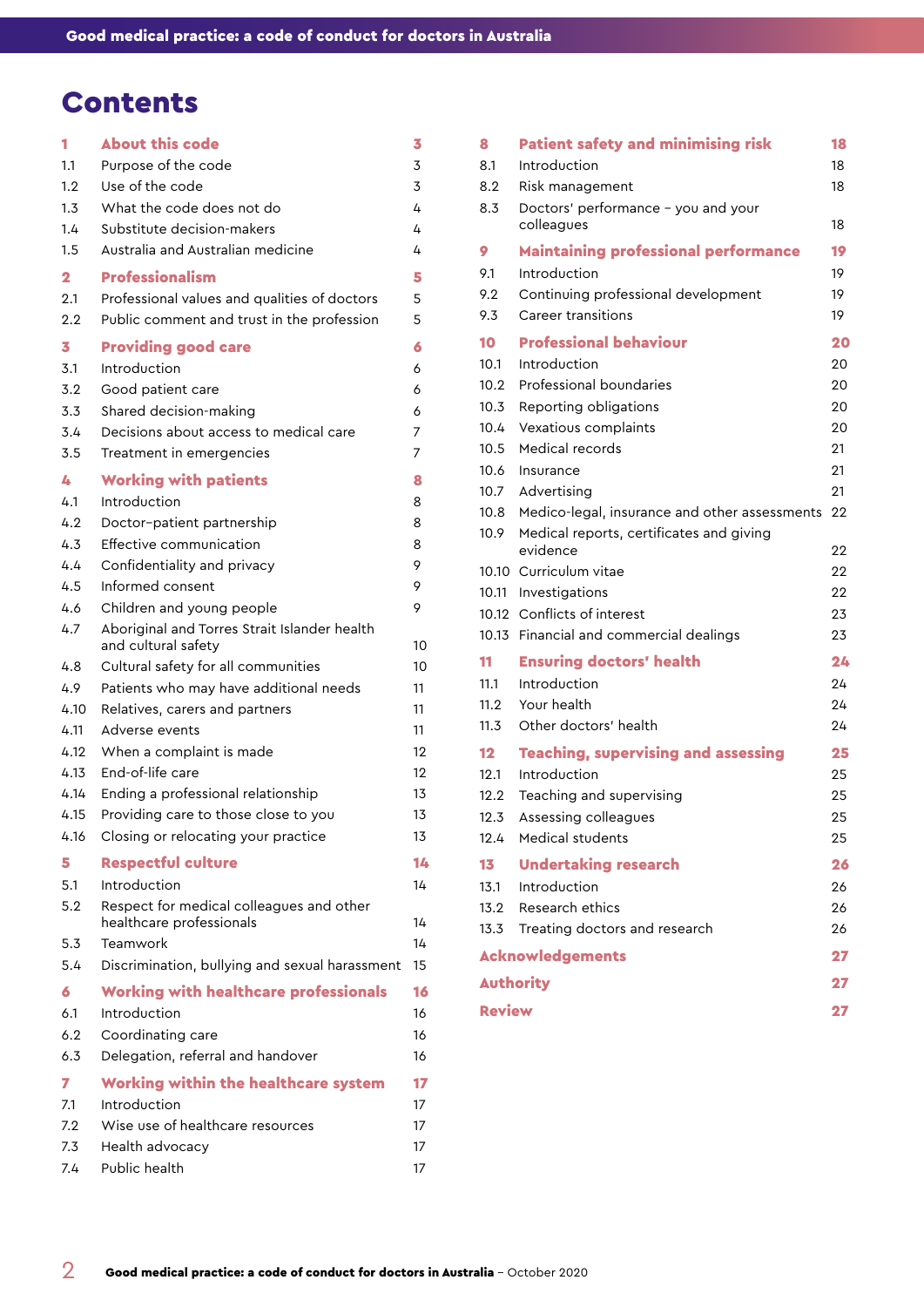# <span id="page-2-0"></span>1 About this code

#### 1.1 Purpose of the code

*Good medical practice* (the code) describes what is expected of all doctors registered to practise medicine in Australia.1 It sets out the principles that characterise good medical practice and makes explicit the standards of ethical and professional conduct expected of doctors by their professional peers and the community. The code was developed after wide consultation with the medical profession and the community. It is addressed to doctors and is also intended to let the community know what they can expect from doctors. The application of the code will vary according to individual circumstances, but the principles should not be compromised.

This code complements the Australian Medical Association *Code of ethics*<sup>2</sup> and is aligned with its values. It is also consistent with the *Declaration of Geneva*<sup>3</sup> and the International code of medical ethics<sup>4</sup>, issued by the World Medical Association.

This code does not set new standards. It brings together, into a single Australian code, standards that have long been at the core of medical practice.

The Board will also issue additional guidance from time to time, to support good medical practice. Examples include:<sup>5</sup>

- *Guidelines: Sexual boundaries in the doctor–patient relationship*
- *Guidelines: Mandatory notifications*
- *Guidelines for technology-based patient consultations*
- *Guidelines for advertising regulated health services*
- *Guidelines for registered medical practitioners who perform cosmetic medical and surgical procedures*
- *Guidelines Supervised practice for international medical graduates*
- *Social media: How to meet your obligations under the National Law*. 6

The practice of medicine is challenging and rewarding. No code or set of guidelines can ever encompass every situation or replace the insight and professional judgement of good doctors. Good medical practice means using this judgement to try to practise in a way that would meet the standards expected of you by your peers and the community.

# 1.2 Use of the code

Doctors have a professional responsibility to be familiar with *Good medical practice* and to apply the guidance it contains.

This code will be used:

- to support individual doctors in the challenging task of providing good medical care and fulfilling their professional roles, and to provide a framework to guide professional judgement
- to assist the Medical Board of Australia in its role of protecting the public, by setting and maintaining standards of medical practice against which a doctor's professional conduct can be evaluated. If your professional conduct varies significantly from this standard, you should be prepared to explain and justify your decisions and actions. Serious or repeated failure to meet these standards may have consequences for your medical registration
- as an additional resource for a range of uses that aim to improve the culture of medicine and support medical professionalism in the Australian health system.

The code can also be used in medical education; in orientation, induction and supervision of junior doctors and international medical graduates; and by administrators and policy makers in hospitals, health services and other institutions.

<sup>&</sup>lt;sup>1</sup> The Medical Board of Australia has defined 'practice' in its registration standards, available at: [www.medicalboard.gov.au](http://www.medicalboard.gov.au)

<sup>2</sup> AMA (2017) *Code of ethics* [ama.com.au/position-statement/code-ethics-2004-editorially-revised-2006-revised-201](http://ama.com.au/position-statement/code-ethics-2004-editorially-revised-2006-revised-201)6

<sup>3</sup> WMA (2017) *Declaration of Geneva* [www.wma.net/policies-post/wma-declaration-of-geneva/](http://www.wma.net/policies-post/wma-declaration-of-geneva/)

<sup>4</sup> WMA (2006) *International code of medical ethics* [www.wma.net/policies-post/wma-international-code-of-medical-ethics](http://www.wma.net/policies-post/wma-international-code-of-medical-ethics)/

<sup>5</sup> Medical Board of Australia guidelines are available at: [www.medicalboard.gov.au/Codes-Guidelines-Policies](http://www.medicalboard.gov.au/Codes-Guidelines-Policies)

<sup>6</sup> The Health Practitioner Regulation National Law, as in force in each state and territory (the National Law).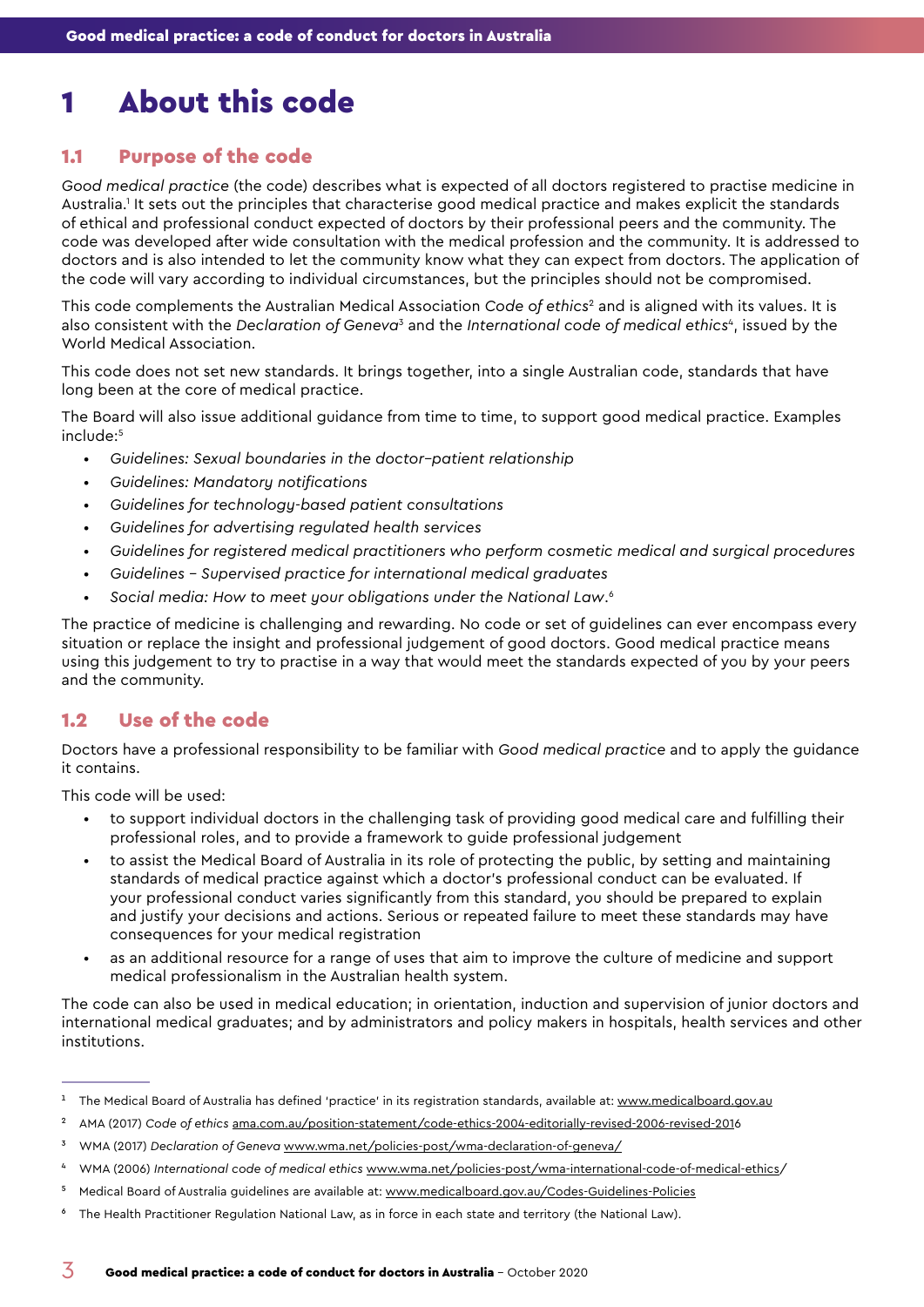<span id="page-3-0"></span>The code applies in all settings. It is valid for technology-based patient consultations (including online/ remote prescribing), for traditional face-to-face consultations and applies to how doctors use social media. To guide doctors further, the Medical Board of Australia has issued *Guidelines for technology-based patient consultations*<sup>7</sup> and social media guidance8.

### 1.3 What the code does not do

This code is not a substitute for the provisions of legislation and case law. If there is any conflict between this code and the law, the law takes precedence.

This code is not an exhaustive study of medical ethics nor is it an ethics textbook. It does not address in detail the standards of practice within particular medical disciplines; these are found in the policies and guidelines issued by medical colleges and other professional bodies.

While good medical practice respects patients' rights, this code is not a charter of rights.<sup>9</sup>

#### 1.4 Substitute decision-makers

In this code, reference to the term 'patient' also includes substitute decision-makers for patients who do not have the capacity to make their own decisions. These include parents, guardians, a person nominated by the patient or legally appointed. If in doubt, seek advice from the relevant guardianship authority or from your professional indemnity insurer.

### 1.5 Australia and Australian medicine

Australia is culturally and linguistically diverse. We inhabit a land that, for many ages, was held and cared for by Aboriginal and Torres Strait Islander Peoples, whose history and culture have uniquely shaped our nation. Our society is further enriched by the contribution of people from many nations who have made Australia their home.

Doctors in Australia reflect the cultural diversity of our society and this diversity strengthens our profession.

There are many ways to practise medicine in Australia. The core tasks of medicine are caring for people who are unwell and seeking to keep people well. This code focuses primarily on these core tasks. While not all of this code may apply to doctors who undertake roles that have little or no patient contact, the principles underpinning it will still apply.

<sup>7</sup> *Guidelines for technology-based patient consultations* issued by the Medical Board of Australia, available at: [www.medicalboard.gov.au](http://www.medicalboard.gov.au).

<sup>&</sup>lt;sup>8</sup> Social media: How to meet your obligations under the National Law issued by the Medical Board of Australia, available at: [www.](http://www.medicalboard.gov.au) [medicalboard.gov.au.](http://www.medicalboard.gov.au)

<sup>9</sup> The Australian Commission on Safety and Quality in Health Care (2008) *Australian charter of healthcare rights* [www.safetyandquality.](http://www.safetyandquality.gov.au/national-priorities/charter-of-healthcare-rights/) [gov.au/national-priorities/charter-of-healthcare-rights/.](http://www.safetyandquality.gov.au/national-priorities/charter-of-healthcare-rights/)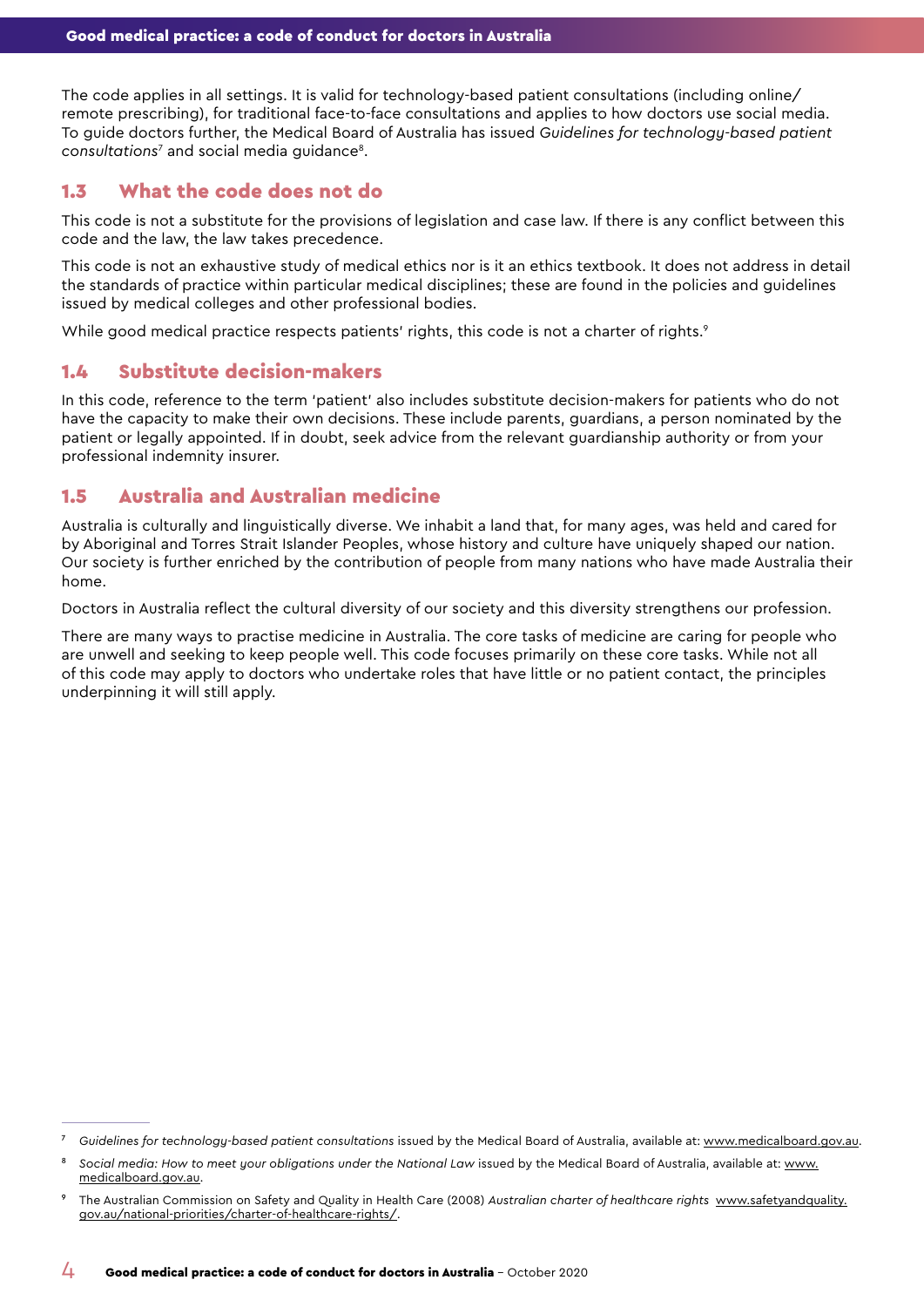# <span id="page-4-0"></span>2 Professionalism

# 2.1 Professional values and qualities of doctors

While individual doctors have their own personal beliefs and values, there are certain professional values on which all doctors are expected to base their practice.

Doctors have a duty to make the care of patients their first concern and to practise medicine safely and effectively. They must be honest, ethical and trustworthy.

Patients trust their doctors because they believe that, as well as being competent, their doctor will not take advantage of them and will display qualities such as integrity, truthfulness, dependability and compassion. Patients rely on their doctors to protect their confidentiality.

Doctors have a responsibility to protect and promote the health of individuals and the community.

Good medical practice is patient-centred. For individual doctors, it involves working in partnership with your patients, understanding that each patient is unique, and adapting what you do to address their needs and reasonable expectations. Good medical practice also involves practising in a way that is culturally safe and respectful; being aware of your own culture and beliefs and respectful of the beliefs and cultures of others, and recognising that these cultural differences may impact on the doctor–patient relationship and on the delivery of health services.

Good communication underpins every aspect of good medical practice.

Professionalism includes self-awareness and self-reflection. Good medical practice requires doctors to reflect regularly on their practice and its effectiveness, consider what is happening in their relationships with patients and colleagues, and look after their own health and wellbeing. It requires doctors to learn from what has gone well and what hasn't. Doctors have a duty to keep their skills and knowledge up to date, to develop and refine their clinical judgement as they gain experience, and contribute to their profession.

# 2.2 Public comment and trust in the profession

The community trusts the medical profession. Every doctor has a responsibility to behave ethically to justify this trust.

While there are professional values that underpin good medical practice, all doctors have a right to have and express their personal views and values. However, the boundary between a doctor's personal and public profile can be blurred. As a doctor, you need to consider the effect of your public comments and your actions outside work, including online, related to medical and clinical issues, and how they reflect on your role as a doctor and on the reputation of the profession.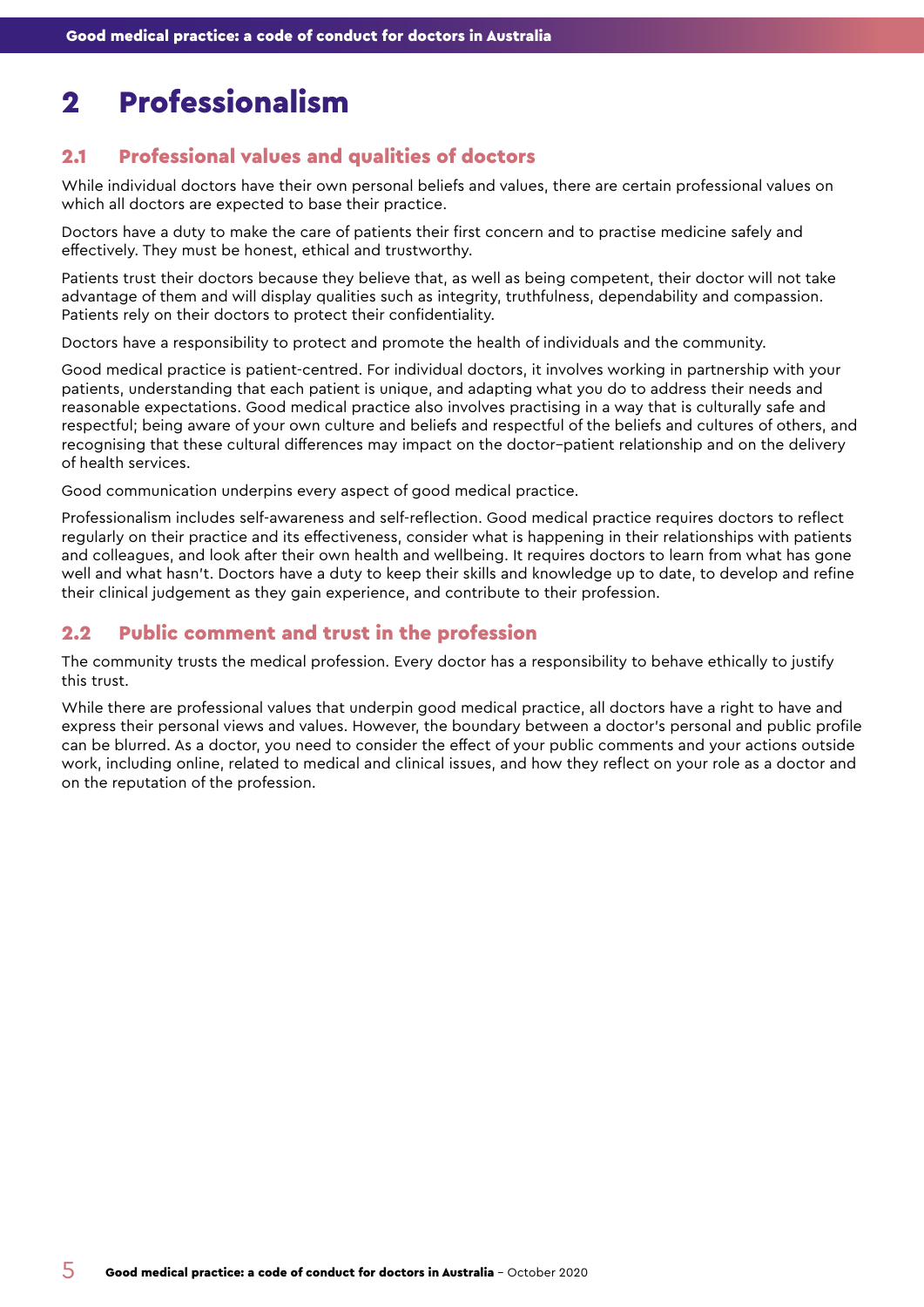# <span id="page-5-0"></span>3 Providing good care

#### 3.1 Introduction

In clinical practice, the care of your patient is your primary concern. Providing good patient care includes:

- 3.1.1 Assessing the patient, taking into account the history, the patient's views, and an appropriate physical examination. The history includes relevant psychological, social and cultural aspects.
- 3.1.2 Formulating and implementing a suitable management plan (including arranging investigations and providing information, a diagnosis, treatment and advice).
- 3.1.3 Facilitating coordination and continuity of care.
- 3.1.4 Referring a patient to another practitioner when this is in the patient's best interests or as required by legislation.<sup>10</sup>
- 3.1.5 Recognising and respecting patients' rights to make their own decisions.

### 3.2 Good patient care

Maintaining a high level of medical competence and professional conduct is essential for good patient care. Good medical practice involves:

- 3.2.1 Recognising and working within the limits of your competence and scope of practice.
- 3.2.2 Ensuring you have adequate knowledge and skills to provide safe clinical care.
- 3.2.3 Maintaining adequate records (see section 10.5).
- 3.2.4 Considering the balance of benefit and harm in all clinical-management decisions.
- 3.2.5 Communicating effectively with patients (see section 4.3).
- 3.2.6 Providing treatment options based on the best available information.
- 3.2.7 Only recommending treatments when there is an identified therapeutic need and/or a clinically recognised treatment, and a reasonable expectation of clinical efficacy and benefit for the patient.
- 3.2.8 Informing your patient when your personal opinion (in the context of practice) does not align with the profession's generally held views.
- 3.2.9 Taking steps to alleviate patient symptoms and distress, whether or not a cure is possible.
- 3.2.10 Supporting the patient's right to seek a second opinion.
- 3.2.11 Consulting and taking advice from colleagues, when appropriate.
- 3.2.12 Making responsible and effective use of the resources available to you (see section 7.2).
- 3.2.13 Encouraging patients to take interest in, and responsibility for, the management of their health and supporting them in this.
- 3.2.14 Ensuring your personal views do not adversely affect the care of your patient or the referrals you make.

#### 3.3 Shared decision-making

Making decisions about healthcare is the shared responsibility of the doctor and the patient. Patients may wish to involve their family, carer or others. See section 1.4 on substitute decision-makers.

<sup>&</sup>lt;sup>10</sup> In some jurisdictions, legislation mandates doctors who do not wish to participate in certain treatments, to refer on the patient.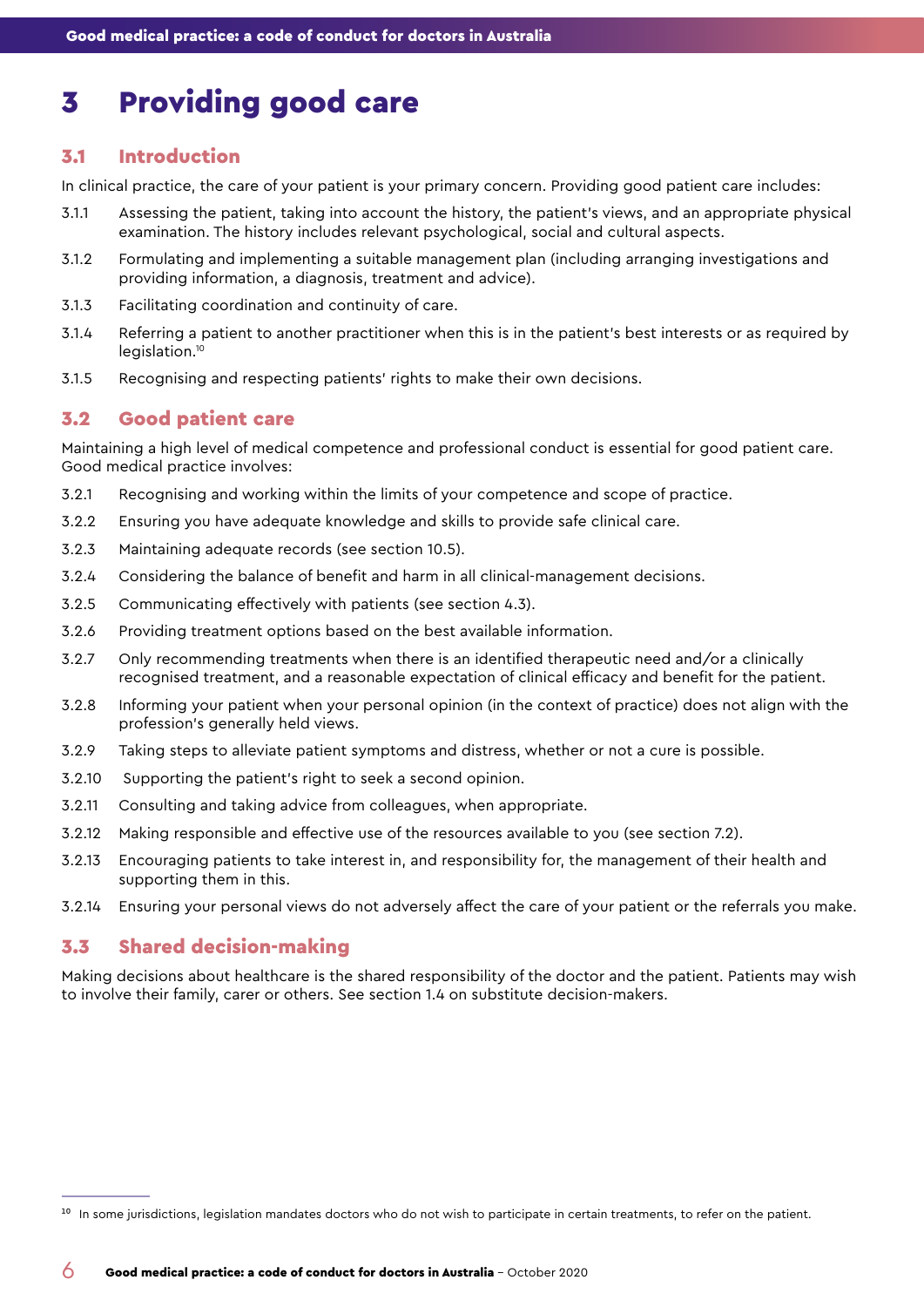# <span id="page-6-0"></span>3.4 Decisions about access to medical care

Your decisions about patients' access to medical care must be free from bias and discrimination. Good medical practice involves:

- 3.4.1 Treating your patients with respect at all times.
- 3.4.2 Not prejudicing your patient's care because you believe that a patient's behaviour has contributed to their condition.
- 3.4.3 Upholding your duty to your patient and not discriminating against your patient on grounds such as race, religion, sex, gender identity, sexual orientation, disability or other grounds, as described in antidiscrimination legislation.<sup>11</sup>
- 3.4.4 Giving priority to investigating and treating patients on the basis of clinical need and the effectiveness of the proposed investigations or treatment.
- 3.4.5 Keeping yourself and your staff safe when caring for patients. If a patient poses a risk to your health and safety, or that of your staff, take action to protect against that risk. Such a patient should not be denied care if reasonable steps can be taken to keep you and your staff safe.
- 3.4.6 Being aware of your right to not provide or directly participate in treatments to which you conscientiously object, informing your patients and, if relevant, colleagues of your objection, and not using your objection to impede access to treatments that are legal. In some jurisdictions, legislation mandates doctors who do not wish to participate in certain treatments, to refer on the patient.
- 3.4.7 Not allowing your moral or religious views to deny patients access to medical care, recognising that you are free to decline to personally provide or directly participate in that care.

### 3.5 Treatment in emergencies

Treating patients in emergencies requires doctors to consider a range of issues, in addition to the patient's best care. Good medical practice involves offering assistance in an emergency that takes account of your own safety, your skills, the availability of other options and the impact on any other patients under your care; and continuing to provide that assistance until your services are no longer required.

<sup>11</sup> Australian Human Rights Commission (2014), *A quick guide to Australian discrimination laws* [http://humanrights.gov.au/info\\_for\\_](http://humanrights.gov.au/info_for_employers/law/index.html) [employers/law/index.html.](http://humanrights.gov.au/info_for_employers/law/index.html)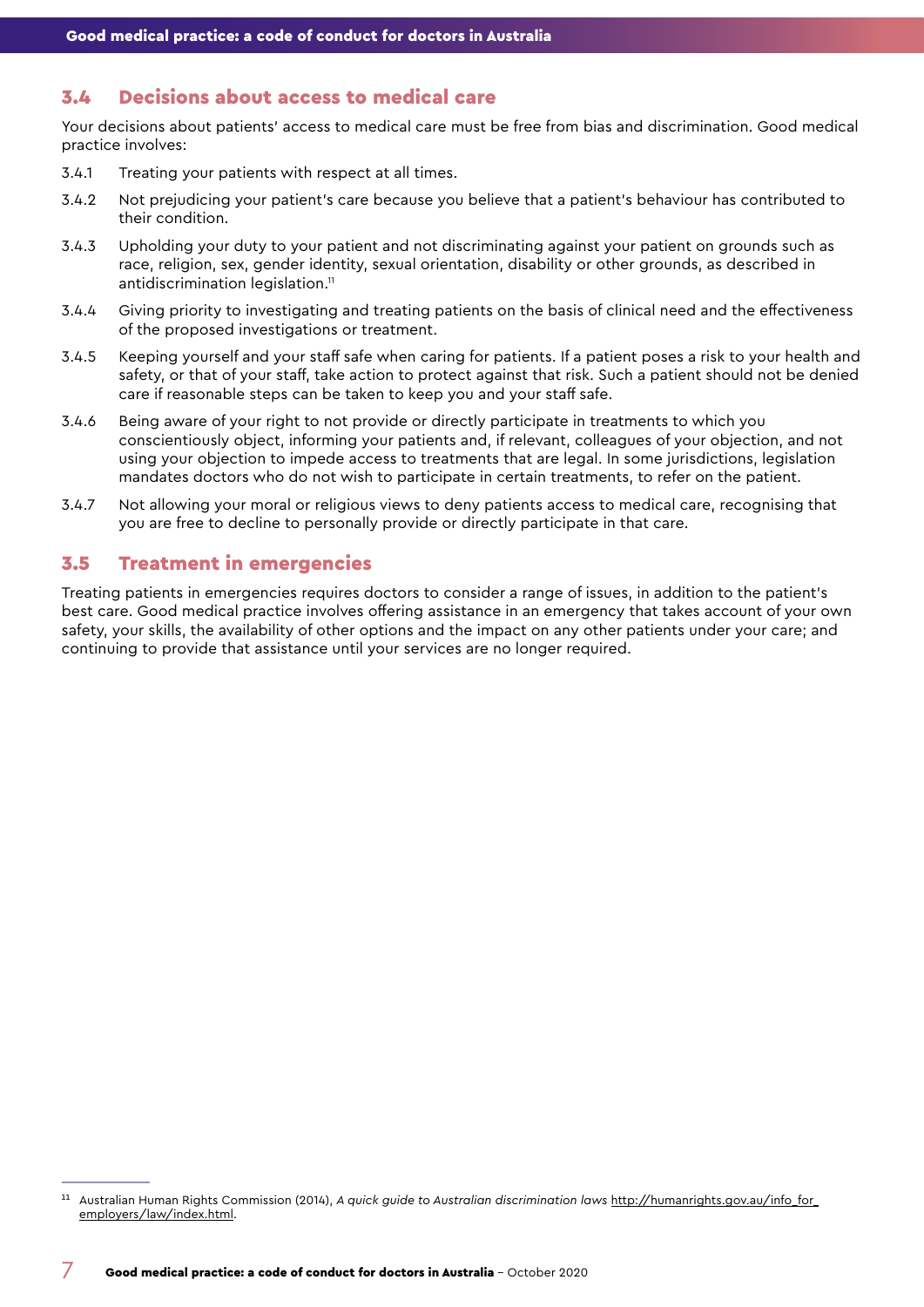# <span id="page-7-0"></span>4 Working with patients

#### 4.1 Introduction

Relationships based on respect, openness, trust and good communication will support you to work in partnership with your patients.

#### 4.2 Doctor–patient partnership

A good doctor–patient partnership requires high standards of professional conduct. It involves:

- 4.2.1 Being courteous, respectful, compassionate and honest.
- 4.2.2 Treating each patient as an individual.
- 4.2.3 Protecting patients' privacy and right to confidentiality, unless release of information is required or permitted by law.
- 4.2.4 Encouraging and supporting patients and, when relevant, their carer or family, to care for themselves and manage their health.
- 4.2.5 Encouraging and supporting patients to be well informed about their health and to use this information wisely when they are making decisions.
- 4.2.6 Recognising that there is a power imbalance in the doctor–patient relationship, and not exploiting patients in any way, including physically, emotionally, sexually or financially.

### 4.3 Effective communication

Effective communication is an important part of the doctor–patient relationship. It involves:

- 4.3.1 Listening to patients, asking for and respecting their views about their health, and responding to their concerns and preferences.
- 4.3.2 Encouraging patients to tell you about their condition and how they are currently managing it, including any other health advice they have received, any prescriptions or other medication they have been prescribed and any other conventional, complementary or alternative therapies they are using.
- 4.3.3 Informing patients of the nature of, and need for, all aspects of their clinical management, including examination and investigations, and giving them adequate opportunity to question or refuse intervention and treatment.
- 4.3.4 Discussing with patients their condition and the available management options, including their potential benefit and harm and material risks.
- 4.3.5 Endeavouring to confirm that your patient understands what you have said.
- 4.3.6 Responding to patients' questions and keeping them informed about their clinical progress.
- 4.3.7 Taking all practical steps to ensure that arrangements are made to meet patients' specific language, cultural and communication needs, and being aware of how these needs affect patients' understanding.
- 4.3.8 Familiarising yourself with, and using whenever necessary, qualified language interpreters to help you to meet patients' communication needs. Government-funded and fee-for-service interpreter services are available.12

<sup>&</sup>lt;sup>12</sup> The Australian Government Translating and Interpreting Service (TIS) can be contacted on 131 450, or via the website: [www.tisnational.](http:// www.tisnational.gov.au) [gov.au](http:// www.tisnational.gov.au). Aboriginal and Torres Strait Islander fee-for-service language interpreters are available through state based services, e.g. Northern Territory Aboriginal Interpreter Service (also services border regions of SA and WA), available at: [https://nt.gov.au/community/](https://nt.gov.au/community/interpreting-and-translating-services/aboriginal-interpreter-service) [interpreting-and-translating-services/aboriginal-interpreter-service,](https://nt.gov.au/community/interpreting-and-translating-services/aboriginal-interpreter-service) Aboriginal Interpreting WA, available at <http://aiwaac.org.au/>and 2M Language Queensland, available at [www.2m.com.au](http://www.2m.com.au). The National Auslan Interpreter Booking and Payment Service is available at: [www.nabs.org.au](http://www.nabs.org.au).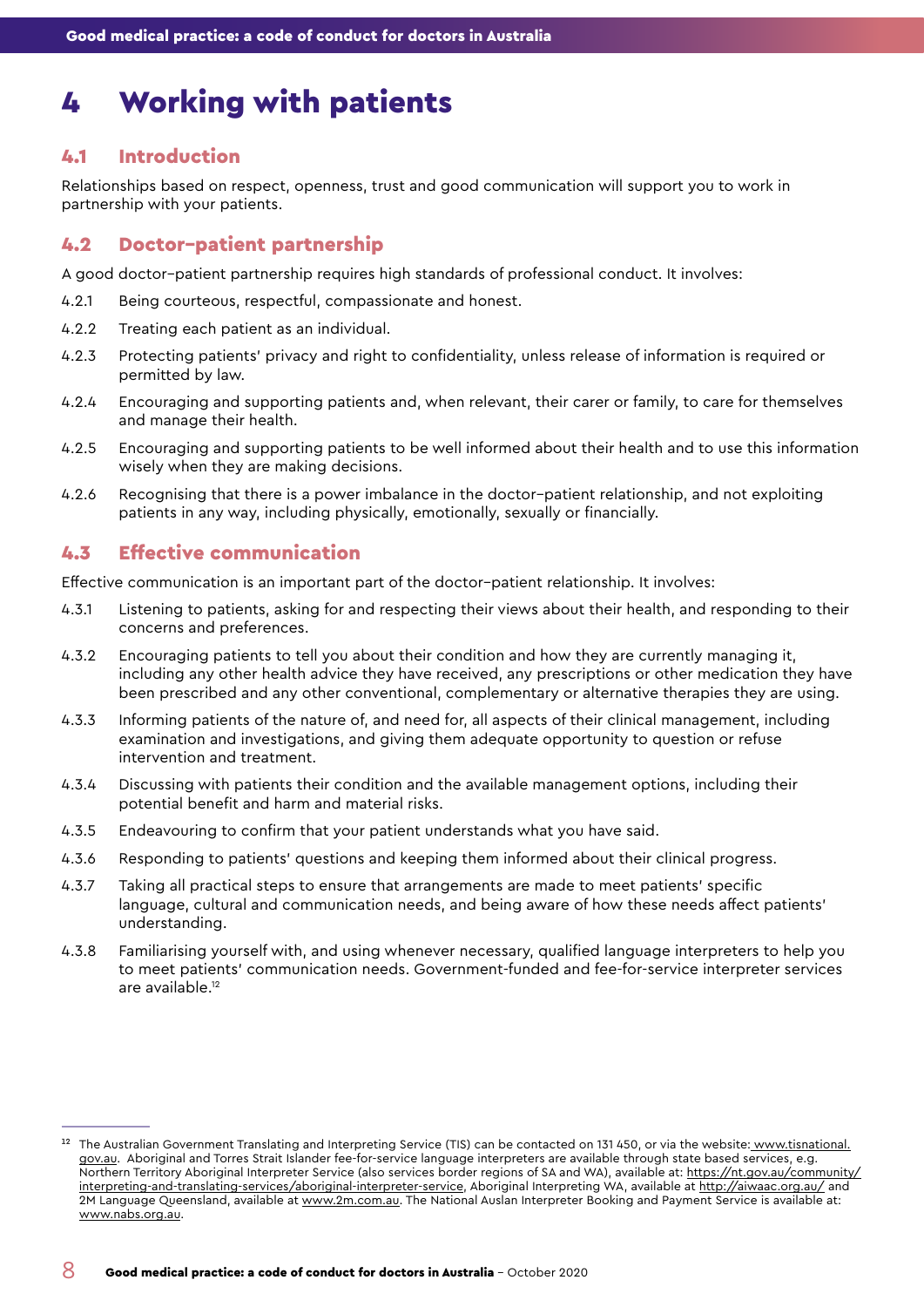# <span id="page-8-0"></span>4.4 Confidentiality and privacy

Patients have a right to expect that doctors and their staff will hold information about them in confidence, unless release of information is required or permitted by law. Good medical practice involves:

- 4.4.1 Treating information about patients as confidential.
- 4.4.2 Appropriately sharing information about patients for their healthcare, consistent with privacy laws and professional guidelines about confidentiality.
- 4.4.3 Accessing an individual's medical record only when there is a legitimate need.
- 4.4.4 Using consent processes, including forms if required, for the release and exchange of health information.
- 4.4.5 Being aware that there are complex issues related to genetic information and seeking appropriate advice about its disclosure.
- 4.4.6 Ensuring that your use of digital communications (e.g. email and text messages) and social media is consistent with your ethical and legal obligations to protect patient confidentiality and privacy and the Board's social media guidance.13

# 4.5 Informed consent

Informed consent is a person's voluntary decision about medical care that is made with knowledge and understanding of the benefits and risks involved. Good medical practice involves:

- 4.5.1 Providing information to patients in a way they can understand before asking for their consent.
- 4.5.2 Obtaining informed consent from the patient or where the patient does not have the capacity, from their substitute decision-maker and taking into account any advance care directive (or similar) before you undertake any examination, investigation or provide treatment (except in an emergency), or before involving patients in teaching or research.
- 4.5.3 Ensuring that your patients are informed about your fees and charges in a timely manner to enable them to make an informed decision about whether they want to proceed with consultations and treatment.
- 4.5.4 When referring a patient for investigation, treatment or a procedure, advising the patient that there may be additional costs, which patients may wish to clarify before proceeding.

# 4.6 Children and young people

Caring for children and young people brings additional responsibilities and challenges for doctors. Good medical practice involves:

- 4.6.1 Placing the interests and wellbeing of the child or young person first.
- 4.6.2 Ensuring that you consider young people's capacity for decision-making and consent.
- 4.6.3 Ensuring that, when communicating with a child or young person, you:
	- treat them with respect and listen to their views
	- encourage questions and answer their questions to the best of your ability
	- provide information in a way they can understand
	- recognise the role of parents or guardians and when appropriate, encourage the young person to involve their parents or guardians in decisions about their care.
- 4.6.4 Being alert to children and young people who may be at risk, and notifying appropriate authorities, when appropriate.

<sup>&</sup>lt;sup>13</sup> Social media: How to meet your obligations under the National Law issued by the Medical Board of Australia, available at: [www.](http://www.medicalboard.gov.au) [medicalboard.gov.au.](http://www.medicalboard.gov.au)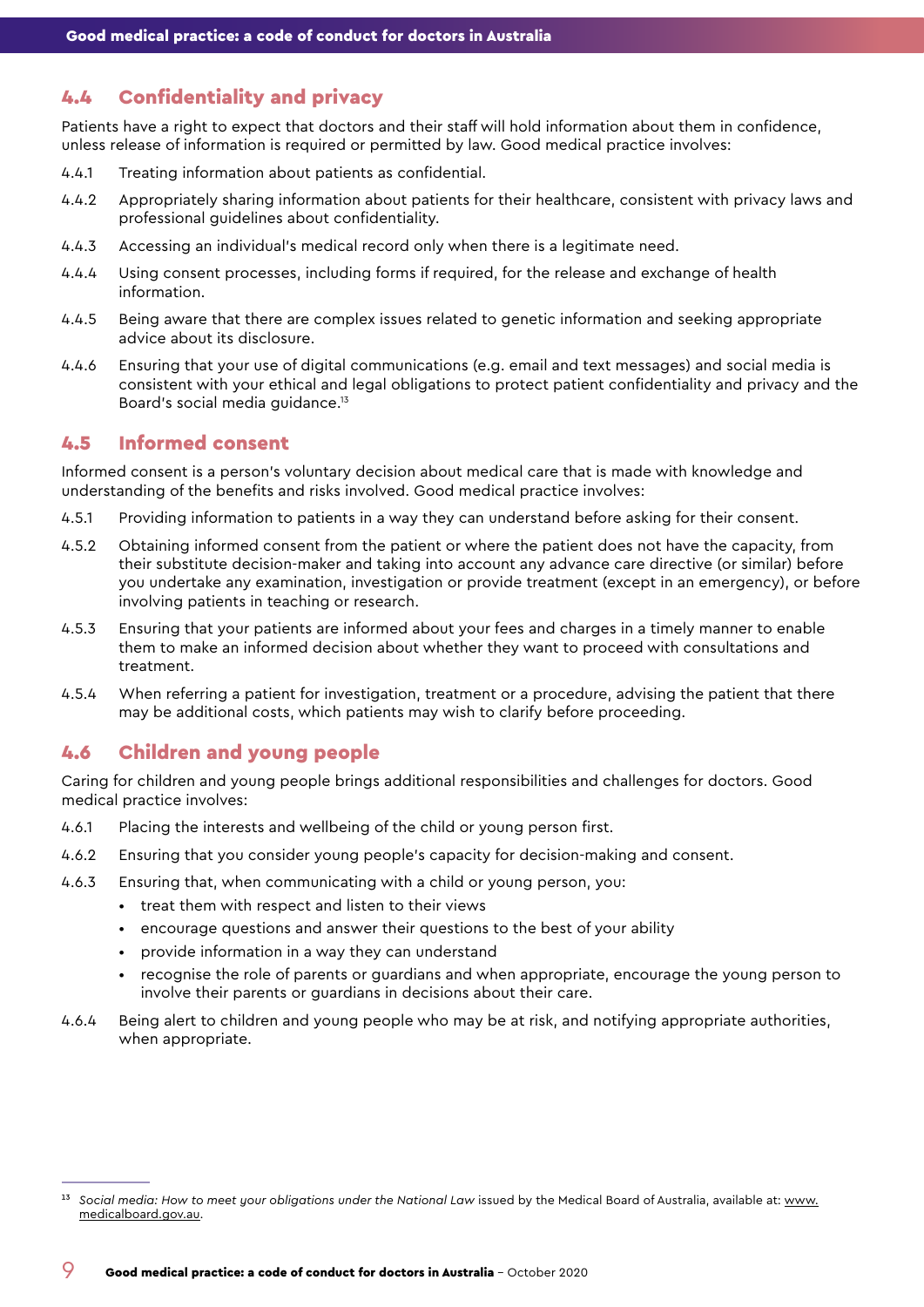# <span id="page-9-0"></span>4.7 Aboriginal and Torres Strait Islander health and cultural safety

#### 4.7.1 Aboriginal and Torres Strait Islander health

Aboriginal and Torres Strait Islander Peoples have inhabited and cared for the land as the first peoples of Australia for millennia, and their diverse histories and cultures have uniquely shaped our nation. Aboriginal health means not just the physical wellbeing of an individual but refers to the social, emotional and cultural wellbeing of the whole community in which each individual is able to achieve their full potential as a human being, thereby bringing about the total wellbeing of their community. It is a whole-of-life view and includes the cyclical concept of life-death-life.14

Understanding and acknowledging factors such as colonisation and its impact on Aboriginal and Torres Strait Islander Peoples' health, helps inform care. In particular, Aboriginal and Torres Strait Islander Peoples bear the burden of gross social and health inequity. It is for these reasons that cultural safety in the context of Aboriginal and Torres Strait Islander health needs to be specifically considered.

#### 4.7.2 Cultural safety for Aboriginal and Torres Strait Islander Peoples

Good medical practice supports the health of Aboriginal and Torres Strait Islander Peoples, including cultural safety. For Aboriginal and Torres Strait Islander Peoples, the National Registration and Accreditation Scheme's definition of cultural safety is as follows.

Cultural safety is determined by Aboriginal and Torres Strait Islander individuals, families and communities.

Culturally safe practice is the ongoing critical reflection of health practitioner knowledge, skills, attitudes, practising behaviours and power differentials in delivering safe, accessible and responsive healthcare free of racism.

To ensure culturally safe and respectful practice, medical practitioners must:

- a. Acknowledge colonisation and systemic racism, social, cultural, behavioural and economic factors which impact individual and community health;
- b. Acknowledge and address individual racism, their own biases, assumptions, stereotypes and prejudices and provide care that is holistic, free of bias and racism;
- c. Recognise the importance of self-determined decision-making, partnership and collaboration in healthcare which is driven by the individual, family and community;
- d. Foster a safe working environment through leadership to support the rights and dignity of Aboriginal and Torres Strait Islander people and colleagues.

# 4.8 Cultural safety for all communities

Section 4.7 (above) defines cultural safety for Aboriginal and Torres Strait Islander Peoples specifically for their status as First Nations Peoples. Culturally safe and respectful practice is also important for all communities. Australia is a culturally and linguistically diverse nation.

Culturally safe practice requires you to understand how your own culture, values, attitudes, assumptions and beliefs influence your interactions with patients and their families, the community, colleagues and team members.

Culturally safe care acknowledges the social, economic, cultural, historic and behavioural factors influencing the health of individuals, communities and populations. It is characterised by respect for the diverse cultures, beliefs, gender identities, sexualities and experiences of people, including patients and their families, colleagues and team members.

Cultural safety involves understanding what individual patients and/or their family believe is culturally safe. Culturally safe and respectful practice requires genuine efforts to adapt your practice as needed, to respect diversity and avoid bias, discrimination and racism. It also involves challenging assumptions that may be based on, for example, gender, disability, race, ethnicity, religion, sexuality, age or political beliefs. Culturally safe practice, like all good medical practice, does not require doctors to provide care that is medically unsafe or inappropriate.

Doctors can create a positive, inclusive, culturally safe work environment by practising in a way that is culturally safe and supports the rights, dignity and safety of others.

<sup>14</sup> National Aboriginal Health Strategy Working Party (1989), *National Aboriginal Health Strategy*, Canberra.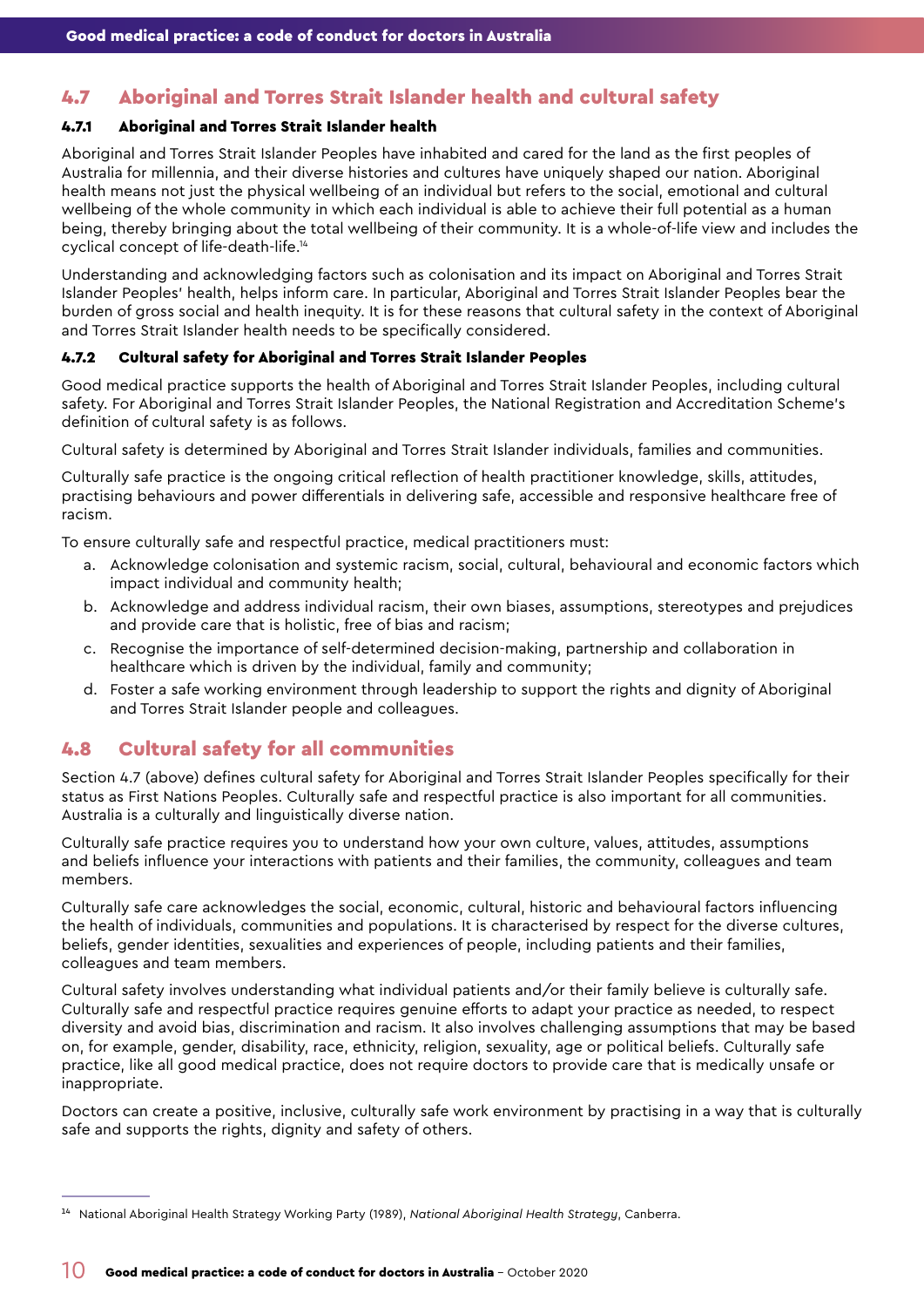### <span id="page-10-0"></span>4.9 Patients who may have additional needs

Some patients (including those with impaired decision-making capacity) have additional needs. Both capacity and needs may fluctuate over time. Good medical practice in managing the care of these patients involves:

- 4.9.1 Ensuring that you reassess a patient's decision-making capacity when indicated.
- 4.9.2 Encouraging supported decision-making by patients with impaired capacity, to enable them to participate in the decision-making process, as far as possible.
- 4.9.3 Paying particular attention to communication.
- 4.9.4 Being aware that increased advocacy may be necessary to ensure just access to healthcare.
- 4.9.5 Recognising that there may be a range of people involved in a patient's care, such as carers, family members, a guardian or other substitute decision-maker, and involving them when appropriate or required by law, being mindful of privacy considerations.
- 4.9.6 Being aware that these patients may be at greater risk.

#### 4.10 Relatives, carers and partners

Good medical practice involves:

- 4.10.1 Being considerate to relatives, carers, partners and others close to the patient, and respectful of their role in the care of the patient.
- 4.10.2 With appropriate consent or where otherwise permitted, being responsive in providing information.

#### 4.11 Adverse events

When adverse events occur, you have a responsibility to be open and honest in your communication with your patient, to review what has occurred and to report appropriately. When something goes wrong you should seek advice from your colleagues and from your professional indemnity insurer. Good medical practice involves:

- 4.11.1 Recognising what has happened.
- 4.11.2 Acting immediately to rectify the problem if possible, including seeking any necessary help and advice.
- 4.11.3 Explaining to the patient as promptly and fully as possible in accordance with open disclosure policies, what has happened and the anticipated short-term and long-term consequences.<sup>15</sup>
- 4.11.4 Acknowledging any patient distress and providing appropriate support.
- 4.11.5 Complying with any relevant policies, procedures and reporting requirements.
- 4.11.6 Reviewing and reflecting on adverse events and implementing changes to reduce the risk of recurrence (see section 8).
- 4.11.7 Reporting adverse events to the relevant authority, as necessary (see section 8).
- 4.11.8 Ensuring patients have access to information about the processes for making a complaint (for example, through the relevant healthcare complaints commission or the Medical Board).

<sup>15</sup> Australian Commission on Safety and Quality in Health Care (2013) *The Australian open disclosure framework* [www.safetyandquality.gov.](http://www.safetyandquality.gov.au/our-work/open-disclosure/the-open-disclosure-framework) [au/our-work/open-disclosure/the-open-disclosure-framework](http://www.safetyandquality.gov.au/our-work/open-disclosure/the-open-disclosure-framework)/.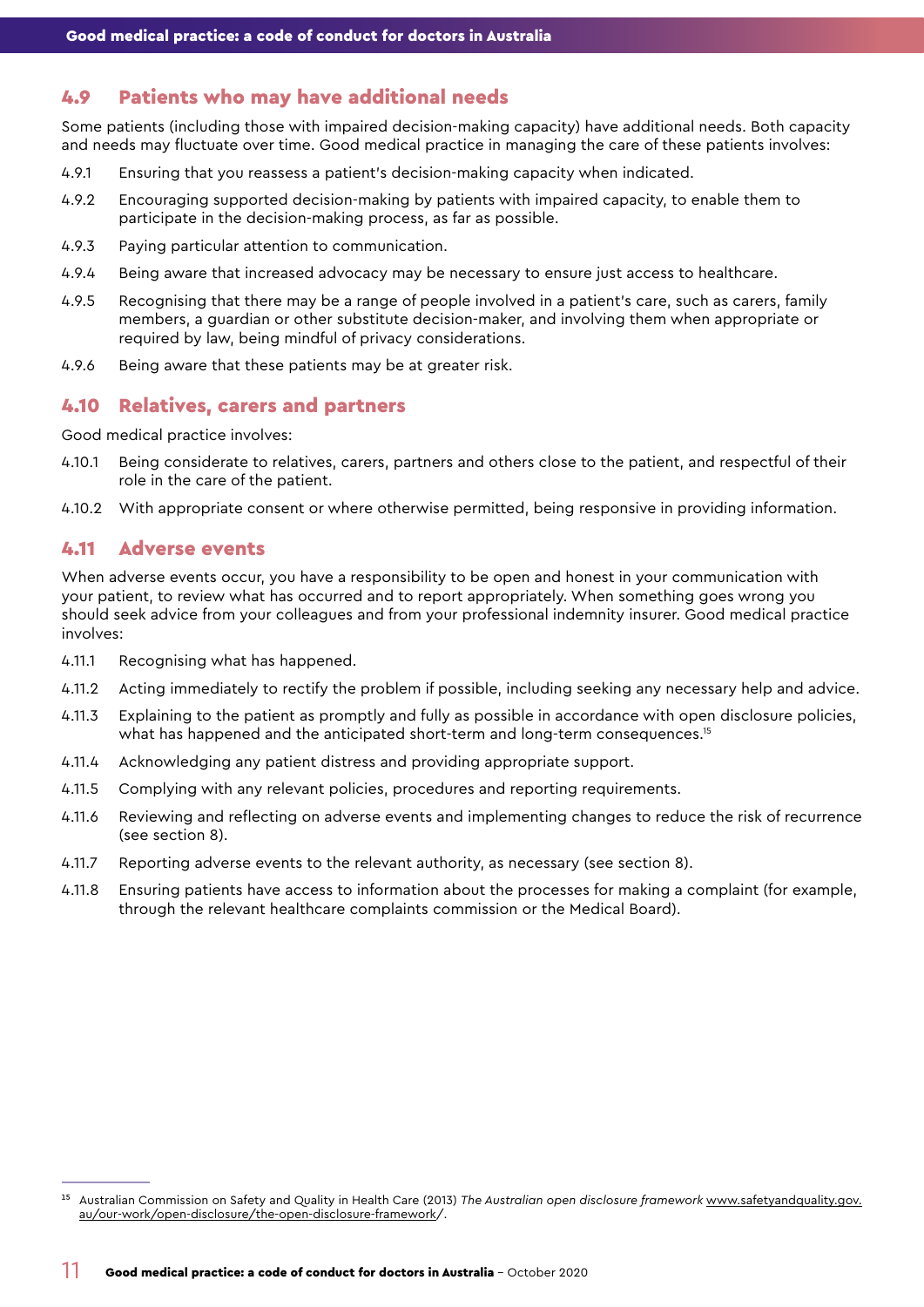#### <span id="page-11-0"></span>4.12 When a complaint is made

Patients who are dissatisfied have a right to complain about their care. When a complaint is made, good medical practice involves:

- 4.12.1 Acknowledging the patient's right to complain.
- 4.12.2 Providing information about the complaints system.
- 4.12.3 Working with the patient to resolve the issue, locally where possible.
- 4.12.4 Providing a prompt, open and constructive response, including an explanation and, if appropriate, an apology.
- 4.12.5 Ensuring the complaint does not adversely affect the patient's care. In some cases, it may be advisable to refer the patient to another doctor.
- 4.12.6 Complying with relevant complaints law, policies and procedures.
- 4.12.7 Reflecting on the complaint and learning from it.

#### 4.13 End-of-life care

Doctors have a vital role in assisting the community to deal with the reality of death and its consequences. In caring for patients towards the end of their life, good medical practice involves:

- 4.13.1 Taking steps to manage a patient's symptoms and concerns in a manner consistent with their values and wishes.
- 4.13.2 Providing or arranging appropriate palliative care, including a multi-disciplinary approach whenever possible.
- 4.13.3 Understanding the limits of medicine in prolonging life and recognising when efforts to prolong life may not benefit the patient.
- 4.13.4 Understanding that you do not have a duty to try to prolong life at all cost. However, you have a duty to know when not to initiate and when to cease attempts at prolonging life, while ensuring that your patients receive appropriate relief from distress.
- 4.13.5 Accepting that patients have the right to refuse medical treatment or to request the withdrawal of treatment already started.
- 4.13.6 Respecting different cultural practices related to death and dying.
- 4.13.7 Striving to communicate effectively with patients and their families so they are able to understand the outcomes that can and cannot be achieved.
- 4.13.8 Encouraging advance care planning and facilitating the appropriate documentation, such as an advance care directive (or similar).
- 4.13.9 Taking reasonable steps to ensure that support is provided to patients and their families, even when it is not possible to deliver the outcome they seek.
- 4.13.10 Communicating bad news to patients and their families in the most appropriate way and providing support for them while they deal with this information.
- 4.13.11 When your patient dies, being willing to explain, to the best of your knowledge, the circumstances of the death to appropriate members of the patient's family and carers, unless you know the patient would have objected.
- 4.13.12 Sensitively discussing and encouraging organ and tissue donation with the patient's family, when appropriate and consistent with legislation and accepted protocols.<sup>16</sup>

<sup>&</sup>lt;sup>16</sup> Resources are available for medical practitioners including NHMRC (2016) *Ethical guidelines for transplantation from deceased donors* [www.nhmrc.gov.au/guidelines-publications/e76](http://www.nhmrc.gov.au/guidelines-publications/e76), Transplantation Society of Australia and New Zealand (TSANZ) (2016) *Clinical guidelines for organ transplantation from deceased donors* [https://donatelife.gov.au/resources/clinical-guidelines-and-protocols/clinical-and](https://donatelife.gov.au/resources/clinical-guidelines-and-protocols/clinical-and-ethical-guidelines-organ-transplantation)[ethical-guidelines-organ-transplantation](https://donatelife.gov.au/resources/clinical-guidelines-and-protocols/clinical-and-ethical-guidelines-organ-transplantation) and NHMRC (2010) *National protocol for donation and cardiac death* [https://donatelife.gov.](https://donatelife.gov.au/resources/clinical-guidelines-and-protocols/national-protocol-donation-after-cardiac-death-2010) [au/resources/clinical-guidelines-and-protocols/national-protocol-donation-after-cardiac-death-2010](https://donatelife.gov.au/resources/clinical-guidelines-and-protocols/national-protocol-donation-after-cardiac-death-2010).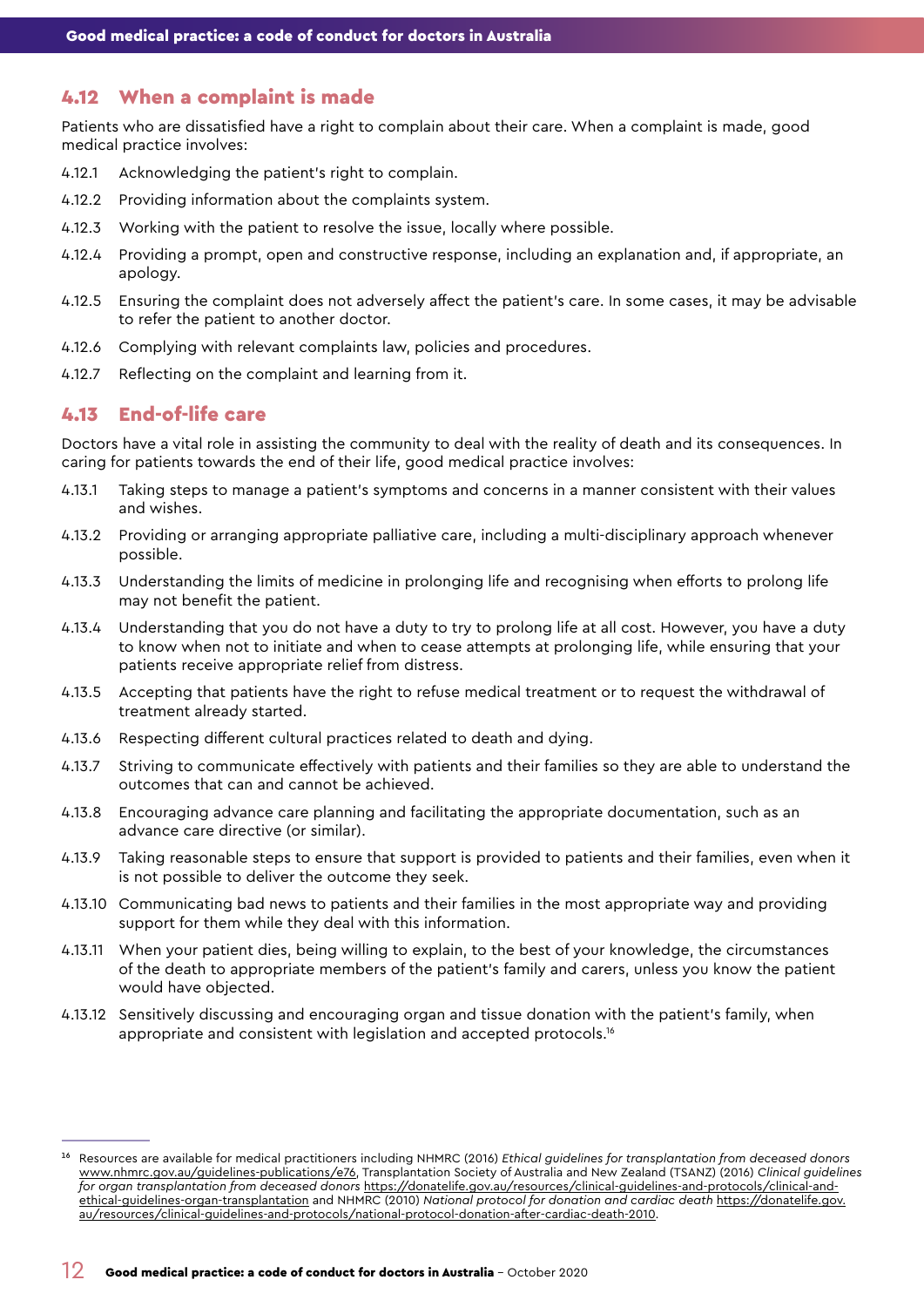# <span id="page-12-0"></span>4.14 Ending a professional relationship

In some circumstances, the relationship between a doctor and patient may break down or become compromised (e.g. because of a conflict of interest), and you may need to end it. Good medical practice involves ensuring that the patient is adequately informed of your decision and facilitating arrangements for the continuing care of the patient, including passing on relevant clinical information.

#### 4.15 Providing care to those close to you

Whenever possible, avoid providing medical care to anyone with whom you have a close personal relationship. In most cases, providing care to close friends, those you work with and family members is inappropriate because of the lack of objectivity, possible discontinuity of care, and risks to the patient and doctor. In particular, medical practitioners must not prescribe Schedule 8, psychotropic medication and/or drugs of dependence or perform elective surgery (such as cosmetic surgery), to anyone with whom they have a close personal relationship.

In some cases, providing care to those close to you is unavoidable, for example in an emergency. Whenever this is the case, good medical practice requires recognition and careful management of these issues.

### 4.16 Closing or relocating your practice

When closing or relocating your practice, good medical practice involves:

- 4.16.1 Giving advance notice when this is possible.
- 4.16.2 Facilitating arrangements for the continuing medical care of all your current patients, including the transfer or appropriate management of all patient records. You must follow the law governing health records in your jurisdiction.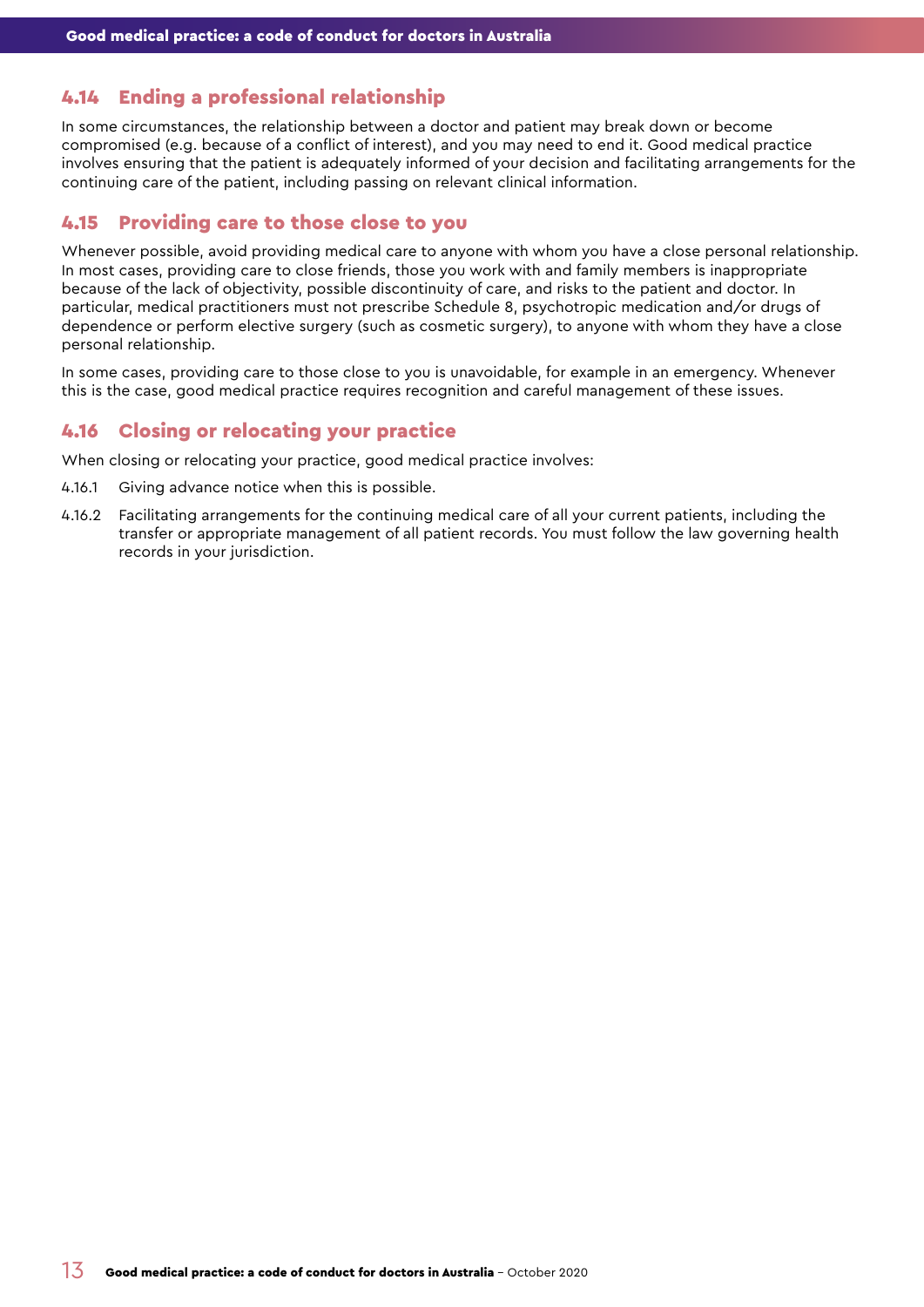# <span id="page-13-0"></span>5 Respectful culture

### 5.1 Introduction

Respectful relationships with medical colleagues, other healthcare professionals, team members and patients are essential for safe patient care.

# 5.2 Respect for medical colleagues and other healthcare professionals

Good patient care is enhanced when there is mutual respect and clear communication between all healthcare professionals involved in the care of the patient. Good medical practice involves:

- 5.2.1 Acknowledging and respecting the contribution of all healthcare professionals involved in the care of the patient.
- 5.2.2 Communicating clearly, effectively, courteously, respectfully and promptly with other doctors and healthcare professionals caring for the patient.
- 5.2.3 Behaving professionally and courteously to colleagues and other practitioners including when using social media.

#### 5.3 Teamwork

Most doctors work closely with a wide range of healthcare professionals. The care of patients is improved when there is mutual respect and clear communication, as well as an understanding of the responsibilities, capacities, constraints and ethical codes of each other's professions. Working in a team does not diminish a doctor's personal accountability for professional conduct and the care provided. When working in a team, good medical practice involves:

- 5.3.1 Understanding your particular role as part of the team and fulfilling the responsibilities associated with that role.
- 5.3.2 Advocating for a clear delineation of roles and responsibilities, including that there is a recognised team leader or coordinator.
- 5.3.3 Communicating effectively with other team members.
- 5.3.4 Informing patients about the roles of team members.
- 5.3.5 Acting as a positive role model for team members.
- 5.3.6 Supporting students and practitioners receiving supervision within the team.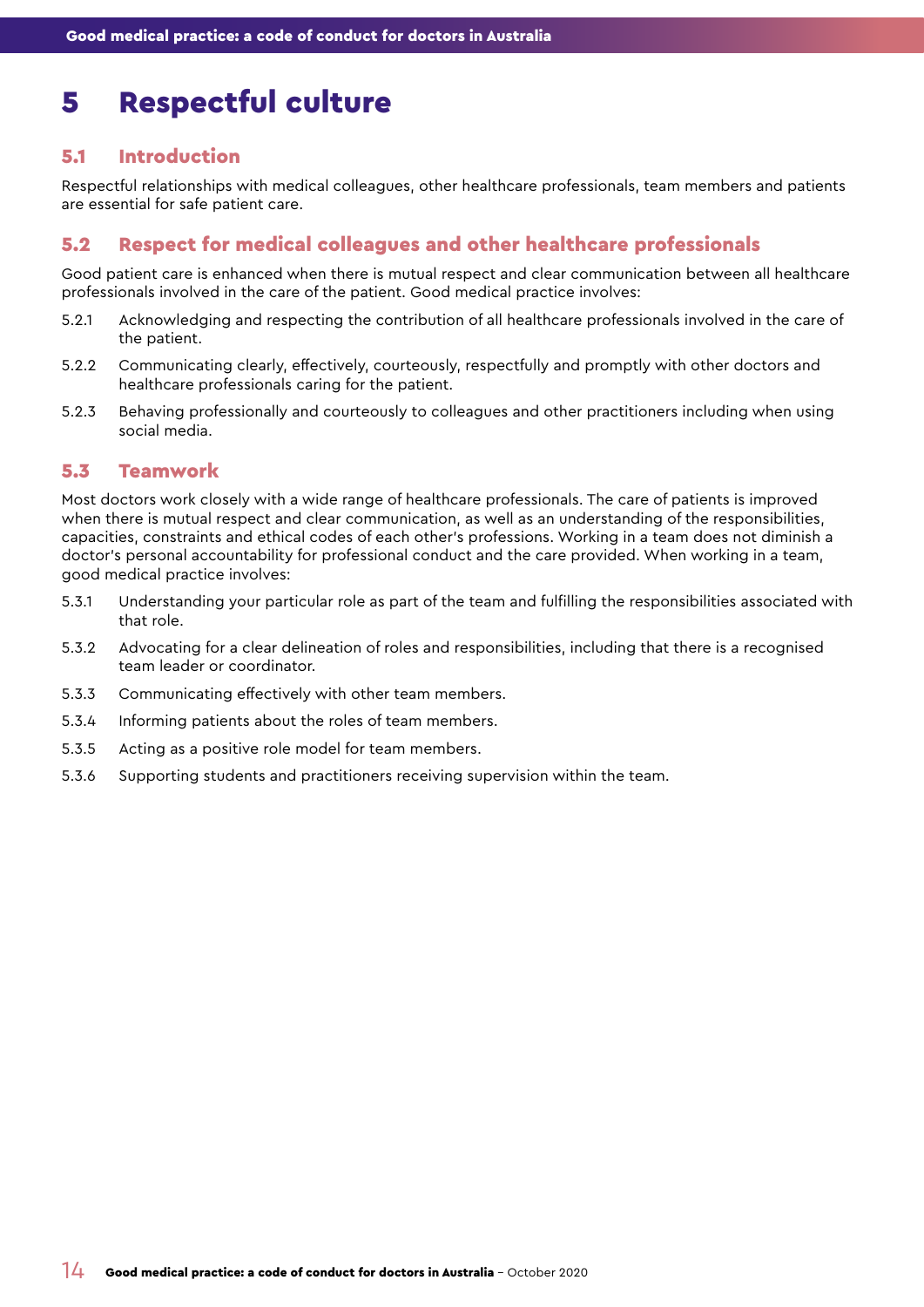# <span id="page-14-0"></span>5.4 Discrimination, bullying and sexual harassment

There is no place for discrimination (including racism),<sup>17</sup> bullying<sup>18</sup> and sexual harassment<sup>19</sup> in the medical profession or in healthcare in Australia. Respect is a cornerstone of good medical practice and of patient safety. It is a feature of constructive relationships between medical practitioners, their peers and colleagues on healthcare teams, and with patients. Discrimination, bullying and sexual harassment adversely affect individual health practitioners, increase risk to patients and compromise effective teamwork by healthcare teams.

Good medical practice involves:

- 5.4.1 Being fair and showing respect for peers, colleagues, co-workers, students on healthcare teams and patients.
- 5.4.2 Not discriminating against, bullying or sexually harassing others.
- 5.4.3 Providing constructive and respectful feedback to colleagues, trainees, international medical graduates and students, including when their performance does not meet accepted standards.
- 5.4.4 Being open to receiving constructive feedback.
- 5.4.5 Doing or saying something about discrimination, bullying or sexual harassment by others when you see it and reporting it when appropriate.

Good medical practice in the *management of* discrimination, bullying or sexual harassment requires a timely, proportionate and fair response, including:

- 5.4.6 Having zero tolerance for discrimination, bullying and sexual harassment.
- 5.4.7 Providing respectful and timely feedback to another medical or health practitioner about behaviour that does not meet accepted standards.
- 5.4.8 Early, timely, local and fair management of concerns about discrimination, bullying and sexual harassment whenever possible, including through existing employer complaints resolution processes to help minimise harm and build a culture of respect.
- 5.4.9 Appropriate information sharing, within the law, by all relevant parties such as employers and specialist medical colleges, to support effective resolution and remediation, when possible.
- 5.4.10 Referring concerns about discrimination, bullying or sexual harassment to the Medical Board when there is ongoing and/or serious risk to patients, students, trainees, colleagues or healthcare teams (in addition to mandatory reporting obligations).

<sup>&</sup>lt;sup>17</sup> Discrimination occurs when a person, or a group of people, is treated less favourably than another person or group because of their background or certain personal characteristics. Australian Human Rights Commission (AHRC) (2014) *Workplace discrimination, harassment and bullying*, [www.humanrights.gov.au/employers/good-practice-good-business-factsheets/workplace-discrimination](http://www.humanrights.gov.au/employers/good-practice-good-business-factsheets/workplace-discrimination-harassment-and-bullying)[harassment-and-bullying.](http://www.humanrights.gov.au/employers/good-practice-good-business-factsheets/workplace-discrimination-harassment-and-bullying)

<sup>&</sup>lt;sup>18</sup> The *Fair Work Amendment Act 2013* defines workplace bullying as repeated unreasonable behaviour by an individual towards a worker which creates a risk to health and safety (AHRC, 2014).

Sexual harassment is broadly defined as unwelcome sexual conduct that a reasonable person would anticipate would offend, humiliate or intimidate the person harassed (AHRC, 2014).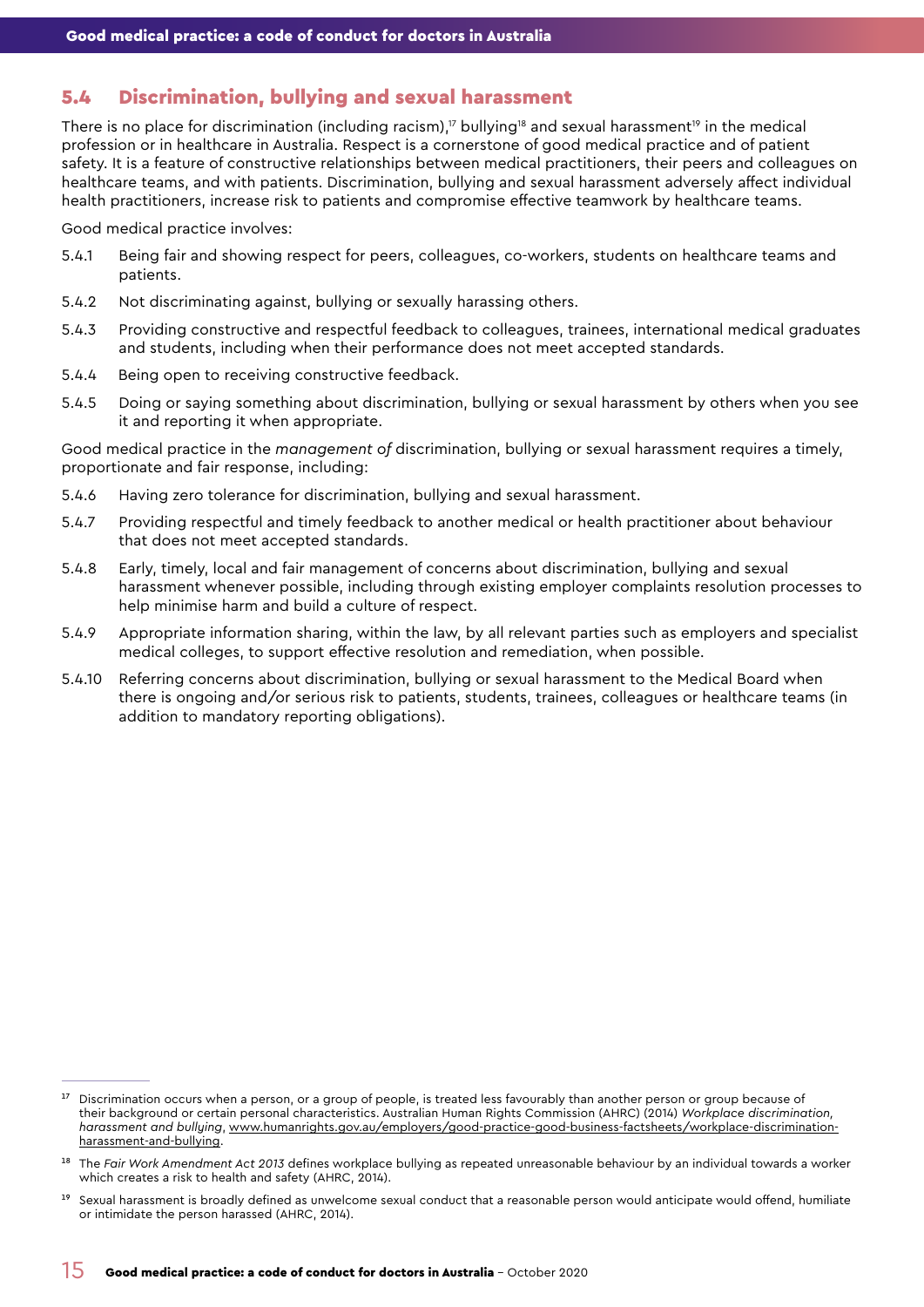# <span id="page-15-0"></span>6 Working with healthcare professionals

#### 6.1 Introduction

Good communication and clear understanding between healthcare professionals improves patient care.

# 6.2 Coordinating care

Good patient care requires coordination between all treating health practitioners. Good medical practice involves:

- 6.2.1 Communicating all the relevant information in a timely way.
- 6.2.2 Facilitating the central coordinating role of the general practitioner.
- 6.2.3 Advocating the benefit of a general practitioner to a patient who does not already have one.
- 6.2.4 Ensuring that it is clear to the patient, the family and colleagues, who has ultimate responsibility for coordinating the care of the patient.

# 6.3 Delegation, referral and handover

Delegation involves you asking another healthcare professional to provide care on your behalf while you retain overall responsibility for the patient's care.

Referral involves you sending a patient to obtain opinion or treatment from another doctor or healthcare professional. Referral usually involves the transfer (in part) of responsibility for the patient's care, usually for a defined time and for a particular purpose, such as care that is outside your area of expertise.

Handover is the process of transferring all responsibility to another healthcare professional.

Good medical practice involves:

- 6.3.1 Ensuring there are arrangements in place for continuing care of patients when you are not available. These arrangements should be made in advance when possible, and communicated to the patient, other treating practitioners and any relevant facilities or hospitals.
- 6.3.2 Taking reasonable steps to ensure the person to whom you delegate, refer or handover has the qualifications, experience, knowledge and skills to provide the care required.
- 6.3.3 Understanding that when you delegate, although you will not be accountable for the decisions and actions of those to whom you delegate, you remain responsible for the overall management of the patient, and for your decision to delegate.
- 6.3.4 Always communicating sufficient information about the patient and the treatment they need to enable the continuing care of the patient.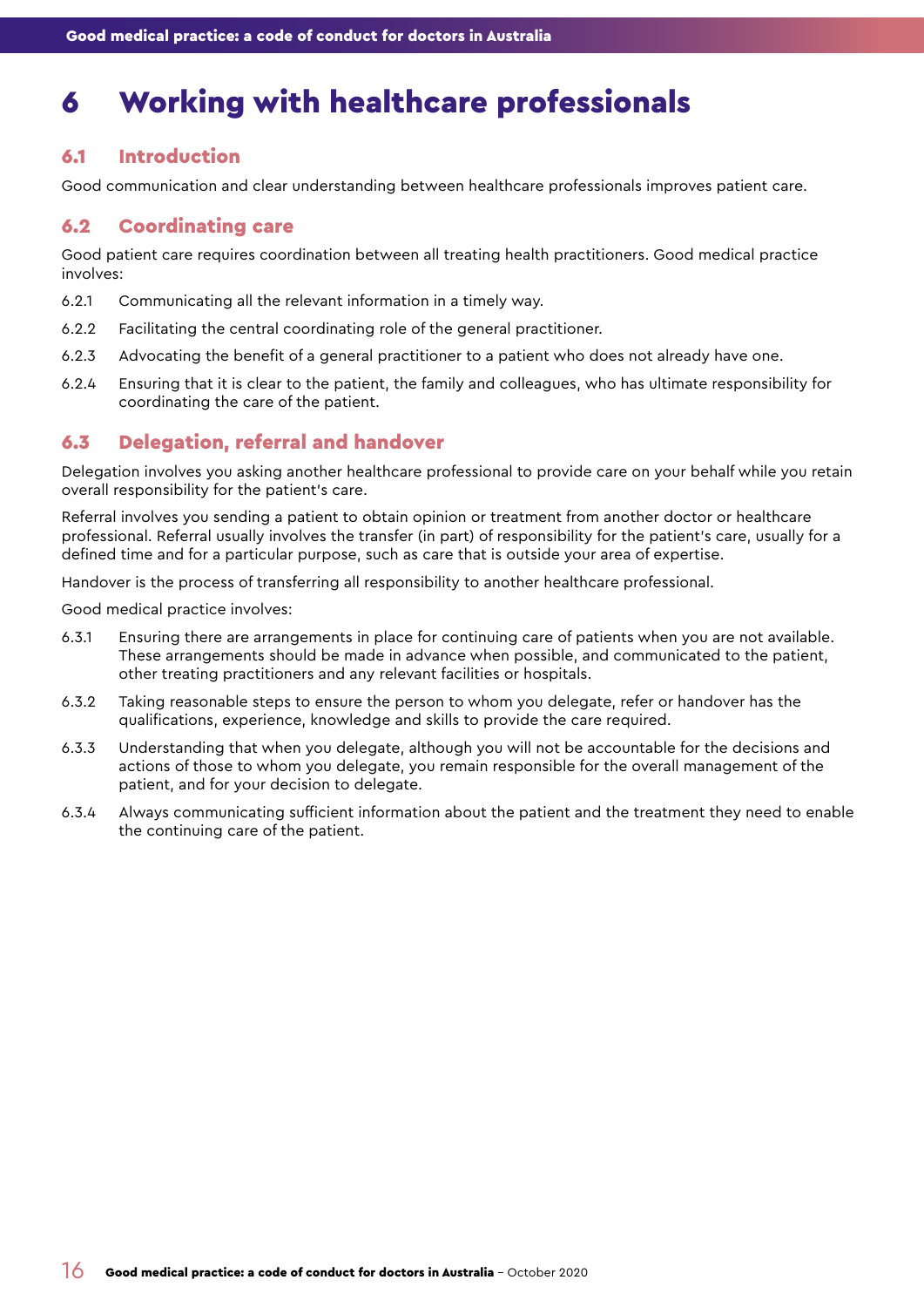# <span id="page-16-0"></span>7 Working within the healthcare system

### 7.1 Introduction

Doctors have a responsibility to contribute to the effectiveness and efficiency of the healthcare system.

# 7.2 Wise use of healthcare resources

It is important to use healthcare resources wisely. Good medical practice involves:

- 7.2.1 Ensuring that the services you provide are necessary and likely to benefit the patient.<sup>20</sup>
- 7.2.2 Upholding the patient's right to gain access to the necessary level of healthcare and, whenever possible, helping them to do so.
- 7.2.3 Supporting the transparent and equitable allocation of healthcare resources.
- 7.2.4 Understanding that your use of resources can affect the access other patients have to healthcare resources.

# 7.3 Health advocacy

There are significant disparities in the health status of different groups in the Australian community. These disparities result from social, economic, historic, geographic and other factors. In particular, Aboriginal and Torres Strait Islander Peoples bear the burden of gross social and health inequity.

Good medical practice involves using your expertise and influence to identify and address healthcare inequity and protect and advance the health and wellbeing of individual patients, communities and populations.

# 7.4 Public health

Doctors have a responsibility to promote the health of the community through disease prevention and control, education and screening. Good medical practice involves:

- 7.4.1 Understanding the principles of public health, including health education, health promotion, disease prevention and control and screening.
- 7.4.2 Participating in efforts to promote the health of the community and being aware of your obligations in disease prevention, screening and reporting notifiable diseases.

<sup>&</sup>lt;sup>20</sup> Resources are available for medical practitioners, e.g. [www.choosingwisely.org.au/home](http://www.choosingwisely.org.au/home) and<https://evolve.edu.au/about>.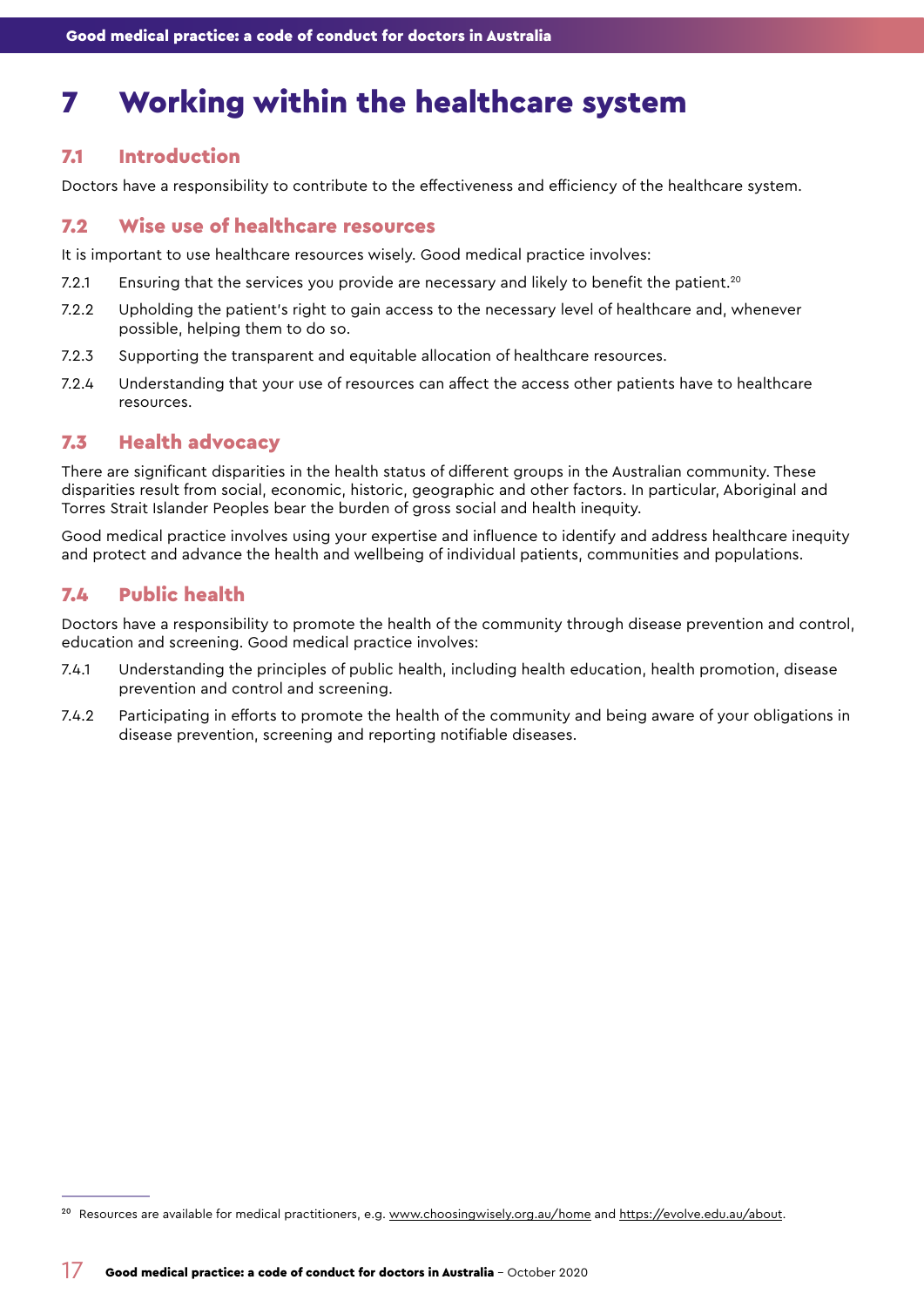# <span id="page-17-0"></span>8 Patient safety and minimising risk

#### 8.1 Introduction

Risk is inherent in healthcare. Minimising risk to patients is an important component of medical practice. Good medical practice involves making patient safety your first priority and understanding and applying the key principles of risk minimisation and management in your practice. Good medical practice involves:

- 8.1.1 Working in your practice and within systems to reduce error and improve patient safety, and supporting colleagues who raise concerns about patient safety.
- 8.1.2 Taking all reasonable steps to address the issue if you have reason to think that patient safety may be compromised.

#### 8.2 Risk management

Good medical practice in relation to risk management involves:

- 8.2.1 Acknowledging that all doctors share responsibility for clinical governance.
- 8.2.2 Being aware of the importance of the principles of open disclosure and a non-punitive approach to incident management.
- 8.2.3 Participating in systems of quality assurance and improvement.
- 8.2.4 Participating in systems for surveillance and monitoring of adverse events and 'near misses', including reporting these events.
- 8.2.5 If you have clinical leadership and/or management responsibilities, making sure that appropriate systems are in place for raising concerns about risks to patients.

# 8.3 Doctors' performance – you and your colleagues

The welfare of patients may be put at risk if a doctor is performing poorly. If you consider there is a risk to patients from poor performance, good medical practice involves:

- 8.3.1 Recognising and taking steps to minimise the risks of fatigue, including complying with relevant state and territory occupational health and safety legislation.
- 8.3.2 If you know or suspect that you have a health condition that could adversely affect your judgement or performance, following the guidance in section 11.2.
- 8.3.3 Taking steps to protect patients from risk posed by a colleague's conduct, practice or ill health.
- 8.3.4 Taking appropriate steps to assist your colleague to receive help if you have concerns about their performance or fitness to practise.
- 8.3.5 Complying with any statutory reporting requirements, including mandatory reporting requirements under the National Law as they apply in your jurisdiction.<sup>21</sup>
- 8.3.6 If you are not sure what to do, seeking advice from an experienced colleague, your employer, doctors' health service,<sup>22</sup> professional organisation or professional indemnity insurer.

<sup>21</sup> Sections 140-143 of the National Law, and *Guidelines for mandatory notifications* issued by the Medical Board of Australia available at: [www.medicalboard.gov.au.](http://www.medicalboard.gov.au)

<sup>&</sup>lt;sup>22</sup> Doctors' health services are available at [www.drs4drs.com.au/.](http://www.drs4drs.com.au/)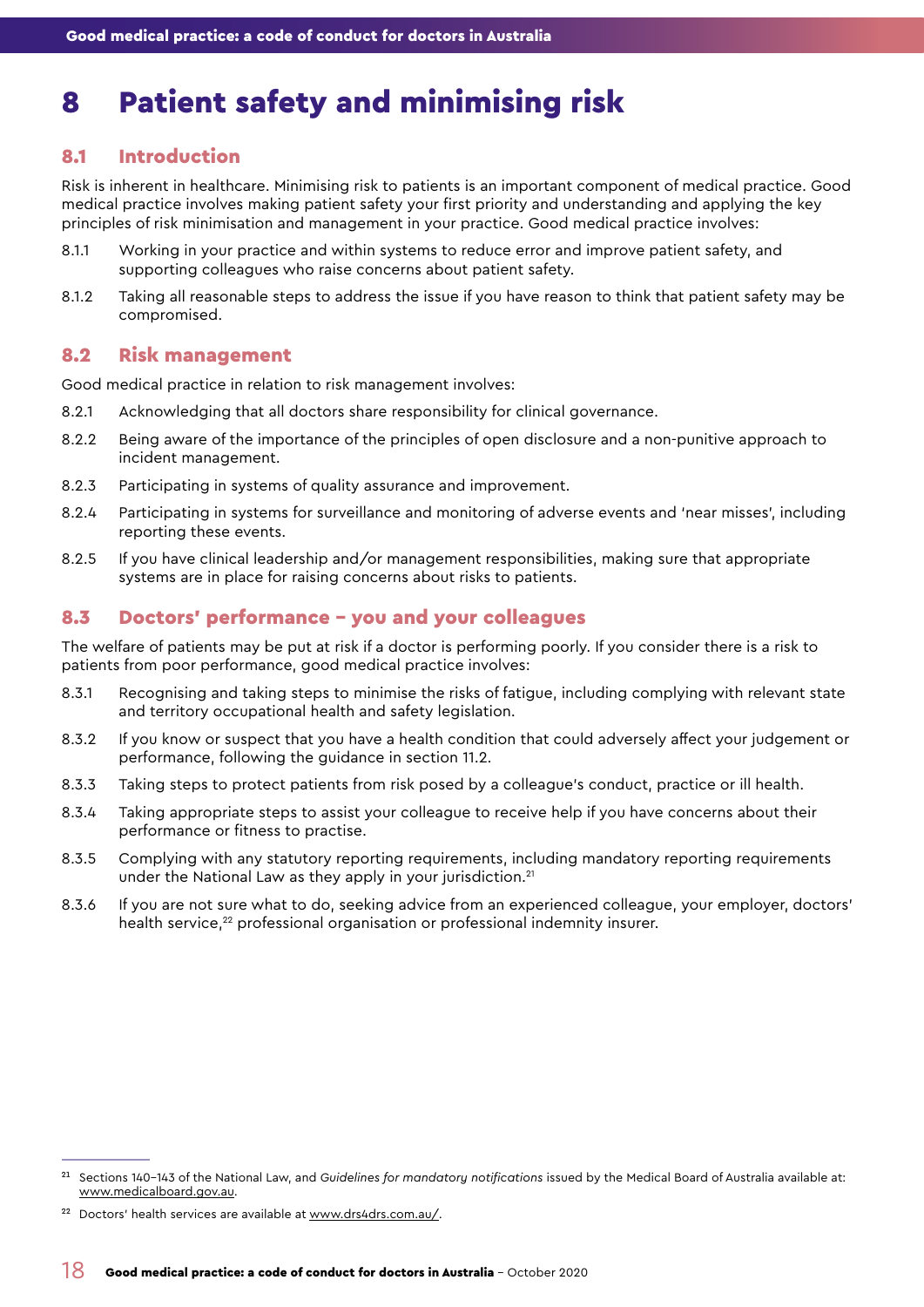# <span id="page-18-0"></span>9 Maintaining professional performance

### 9.1 Introduction

Maintaining and developing your knowledge, skills and professional behaviour are core aspects of good medical practice. Regular performance feedback, collaboration with peers and self-reflection are among the cornerstones of lifelong learning.

# 9.2 Continuing professional development

Registration standards developed by the Medical Board of Australia set out the requirements for continuing professional development and for recency of practice (including when changing scope of practice).<sup>23</sup>

You must continue to develop your knowledge, skills and professional behaviour throughout your working life. Good medical practice involves:

- 9.2.1 Keeping your knowledge and skills up to date.
- 9.2.2 Ensuring that your practice meets the standards reasonably expected by the public and your peers.
- 9.2.3 Planning and regularly reviewing your continuing professional development activities to make sure they are relevant to your current scope of practice and meet the Board's requirements.
- 9.2.4 As part of your continuing professional development program, regularly participating in a range of activities to maintain and further develop your knowledge, skills and performance. These include educational activities to develop your knowledge and skills, activities focused on reviewing your performance and activities focused on measuring your outcomes.
- 9.2.5 Engaging in performance development and appraisal processes associated with your role.

# 9.3 Career transitions

Doctors may work in multiple roles and fields over the span of their career. Changing roles, reducing practice load or considering retirement can be challenging. Changing the scope of your practice, making career transitions and starting the transition to retirement requires active forward planning and management. The Board's recency of practice registration standard sets out the requirements for medical practitioners who are changing their scope of practice.

Good medical practice involves:

- 9.3.1 Acknowledging that professional performance may be affected by multiple factors, including increasing age and practice context, and being mindful of how these may affect your performance.
- 9.3.2 Actively planning for a successful transition to different roles or retirement.

<sup>23</sup> Registration standard: Continuing professional development and *Registration standard: Recency of practice* issued by the Medical Board of Australia, available at: [www.medicalboard.gov.au.](http://www.medicalboard.gov.au)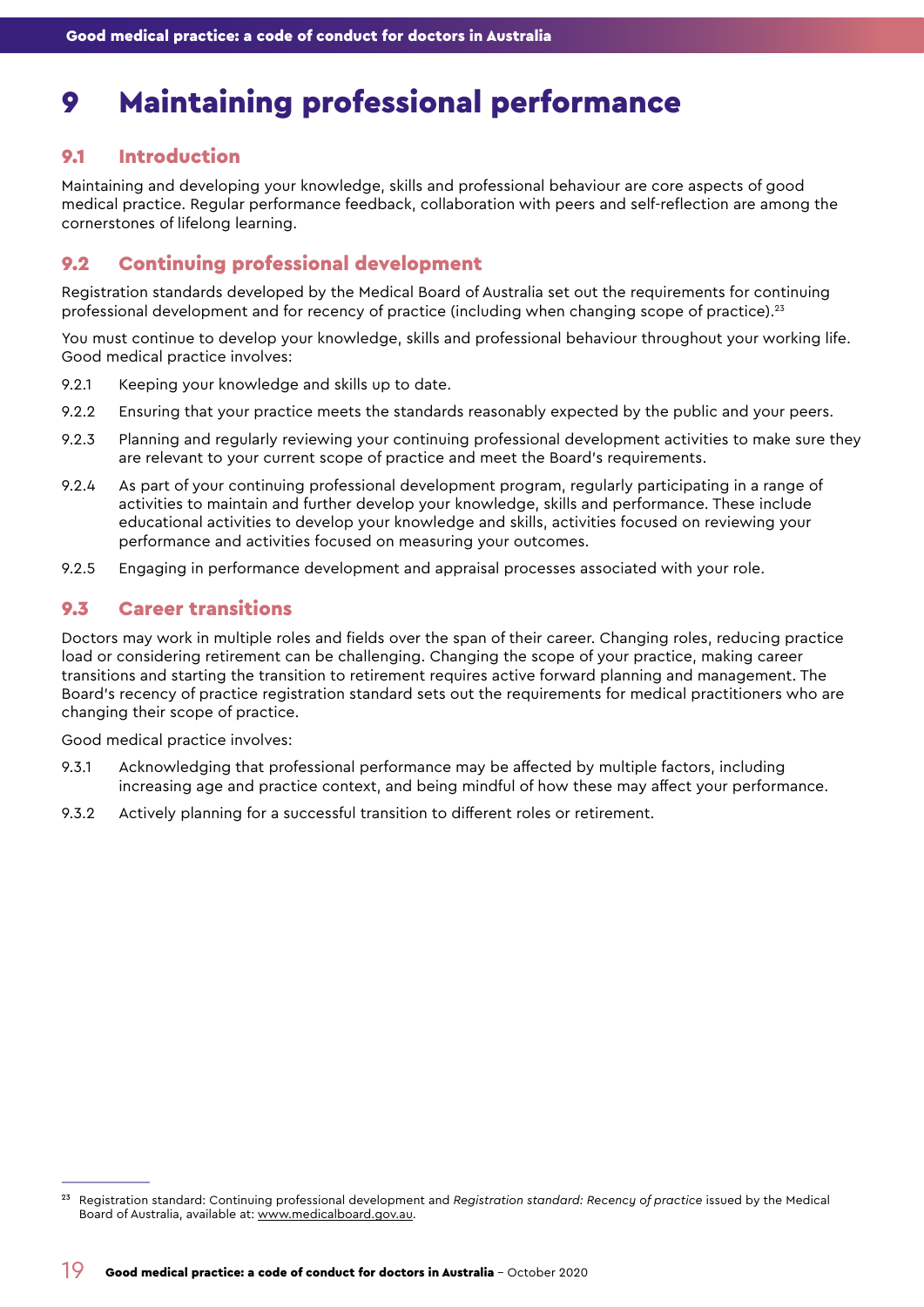# <span id="page-19-0"></span>10 Professional behaviour

#### 10.1 Introduction

In professional life, doctors must display a standard of behaviour that warrants the trust and respect of the community. This includes observing and practising the principles of ethical conduct.

The guidance contained in this section emphasises the core qualities and characteristics of good doctors outlined in section 2 on Professionalism.

# 10.2 Professional boundaries

Professional boundaries in medicine are the limits that define the relationship between a doctor and their patient. Professional boundaries are integral to a good doctor–patient relationship. They promote good care for patients and protect both parties. Good medical practice involves:

- 10.2.1 Maintaining professional boundaries.
- 10.2.2 Never using your professional position to establish or pursue a sexual, exploitative or other inappropriate relationship with anybody under your care. This includes those close to the patient, such as their carer, guardian, spouse or the parent of a child patient. The Board has developed *Guidelines: Sexual boundaries in the doctor–patient relationship*, which apply to all doctors.
- 10.2.3 Avoiding expressing your personal beliefs to your patients in ways that exploit their vulnerability or are likely to cause them distress.

# 10.3 Reporting obligations

Doctors have statutory obligations under the National Law to report various proceedings or findings to the Medical Board of Australia.<sup>24</sup> They also have professional obligations to report to the Board and their employer if they have had any limitations placed on their practice. Good medical practice involves:

- 10.3.1 Being aware of these reporting obligations.
- 10.3.2 Complying with any reporting obligations that apply to your practice.
- 10.3.3 Seeking advice from your professional indemnity insurer if you are unsure about your obligations.

#### 10.4 Vexatious complaints

Legitimate complaints are motivated by genuine concerns about patient safety. Vexatious complaints lack substance and have other motivations. They are often characterised by an intention to protect commercial interests and/or cause harm to another health practitioner, instead of a genuine concern about patient safety. Good medical practice involves:

- 10.4.1 Raising genuine concerns about risks to patient safety to the appropriate authority (locally and/or the Medical Board) and complying with mandatory reporting requirements.
- 10.4.2 Not making vexatious complaints about other health practitioners.

The Board may take regulatory action against a medical practitioner who makes a vexatious notification about another health practitioner.

<sup>&</sup>lt;sup>24</sup> Section 130 of the National Law.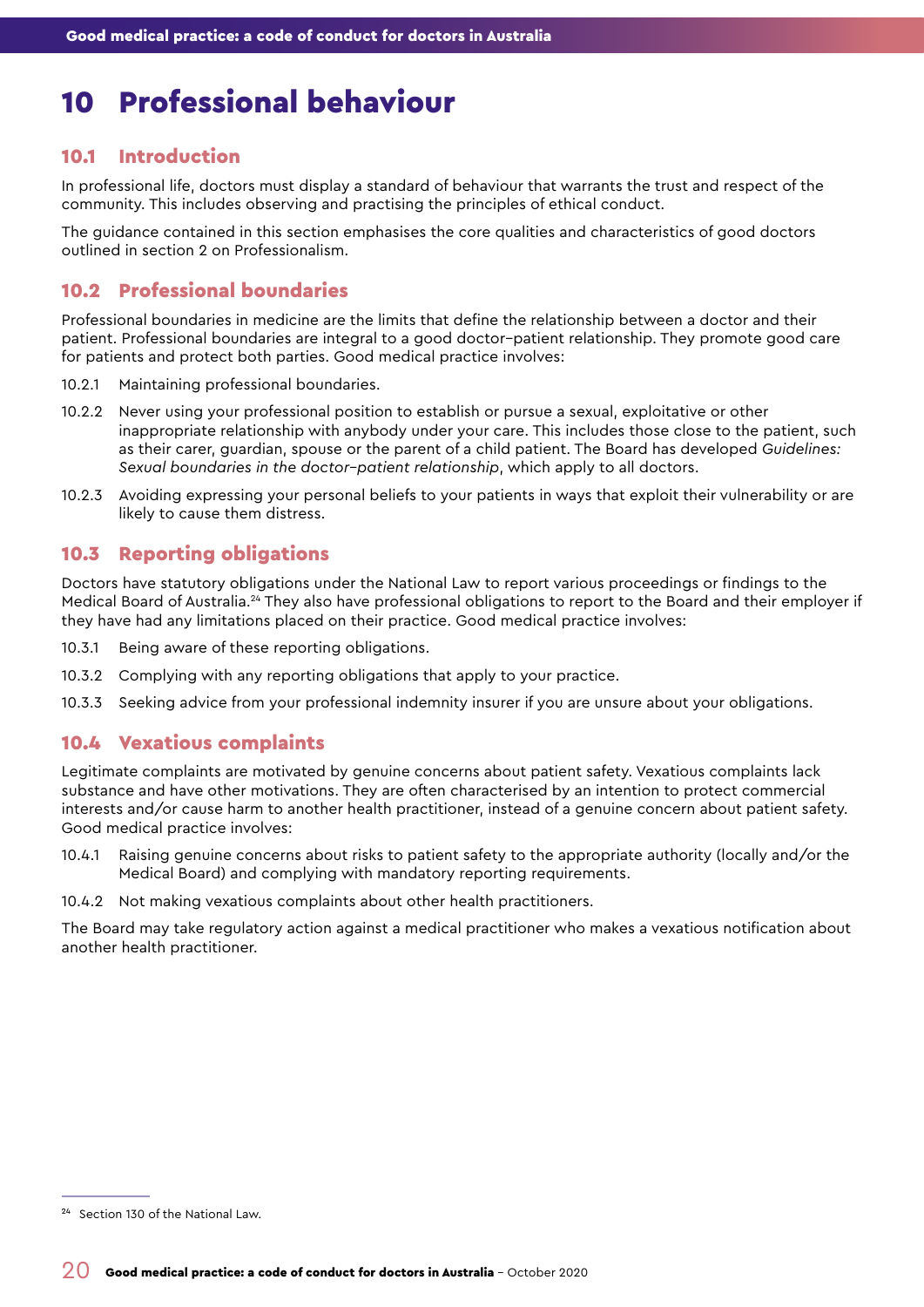#### <span id="page-20-0"></span>10.5 Medical records

Maintaining clear and accurate medical records is essential for the continuing good care of patients. Good medical practice involves:

- 10.5.1 Keeping accurate, up to date and legible records that report relevant details of clinical history, clinical findings, investigations, diagnosis, information given to patients, medication, referral and other management in a form that can be understood by other health practitioners.
- 10.5.2 Ensuring that your medical records are held securely and are protected against unauthorised access.
- 10.5.3 Ensuring that your medical records show respect for your patients and do not include demeaning or derogatory remarks.
- 10.5.4 Ensuring that the records are sufficient to facilitate continuity of patient care.
- 10.5.5 Making records at the time of the events, or as soon as possible afterwards.
- 10.5.6 Dating any changes and additions to medical records, including when the record is electronic.
- 10.5.7 Recognising patients' right to access information contained in their medical records and facilitating that access.
- 10.5.8 Promptly facilitating the transfer of health information when requested by the patient or third party with requisite authority.
- 10.5.9 Retaining records for the period required by law and ensuring they are destroyed securely when they are no longer required.

#### 10.6 Insurance

You have a professional obligation to ensure that your practice is appropriately covered by professional indemnity insurance. You must meet the requirements set out in the *Registration standard: Professional indemnity insurance arrangements* issued by the Medical Board of Australia.25

#### 10.7 Advertising

Advertisements for medical services can be useful in providing information for patients. All advertisements (including on social media) must comply with relevant consumer protection legislation, therapeutic goods legislation, the advertising provisions in the National Law and Guidelines for advertising regulated health services issued by the Medical Board of Australia.<sup>26</sup>

Good medical practice involves:

- 10.7.1 Making sure that any information you publish about your medical services is factual and verifiable.
- 10.7.2 Making only justifiable claims about the quality or outcomes of your services in any information you provide to patients.
- 10.7.3 Not guaranteeing cures, exploiting patients' vulnerability or fears about their future health, or raising unrealistic expectations.
- 10.7.4 Not offering inducements or using testimonials.
- 10.7.5 Not making unfair or inaccurate comparisons between your services and those of colleagues.

<sup>&</sup>lt;sup>25</sup> Section 38(1)(a) of the National Law and registration standards issued by the Medical Board of Australia, available at: [www.medicalboard.](http://www.medicalboard.gov.au) [gov.au](http://www.medicalboard.gov.au).

<sup>26</sup> Section 133 of the National Law, *Guidelines for advertising regulated health services* and advertising resources for practitioners, available at: [www.medicalboard.gov.au.](http://www.medicalboard.gov.au)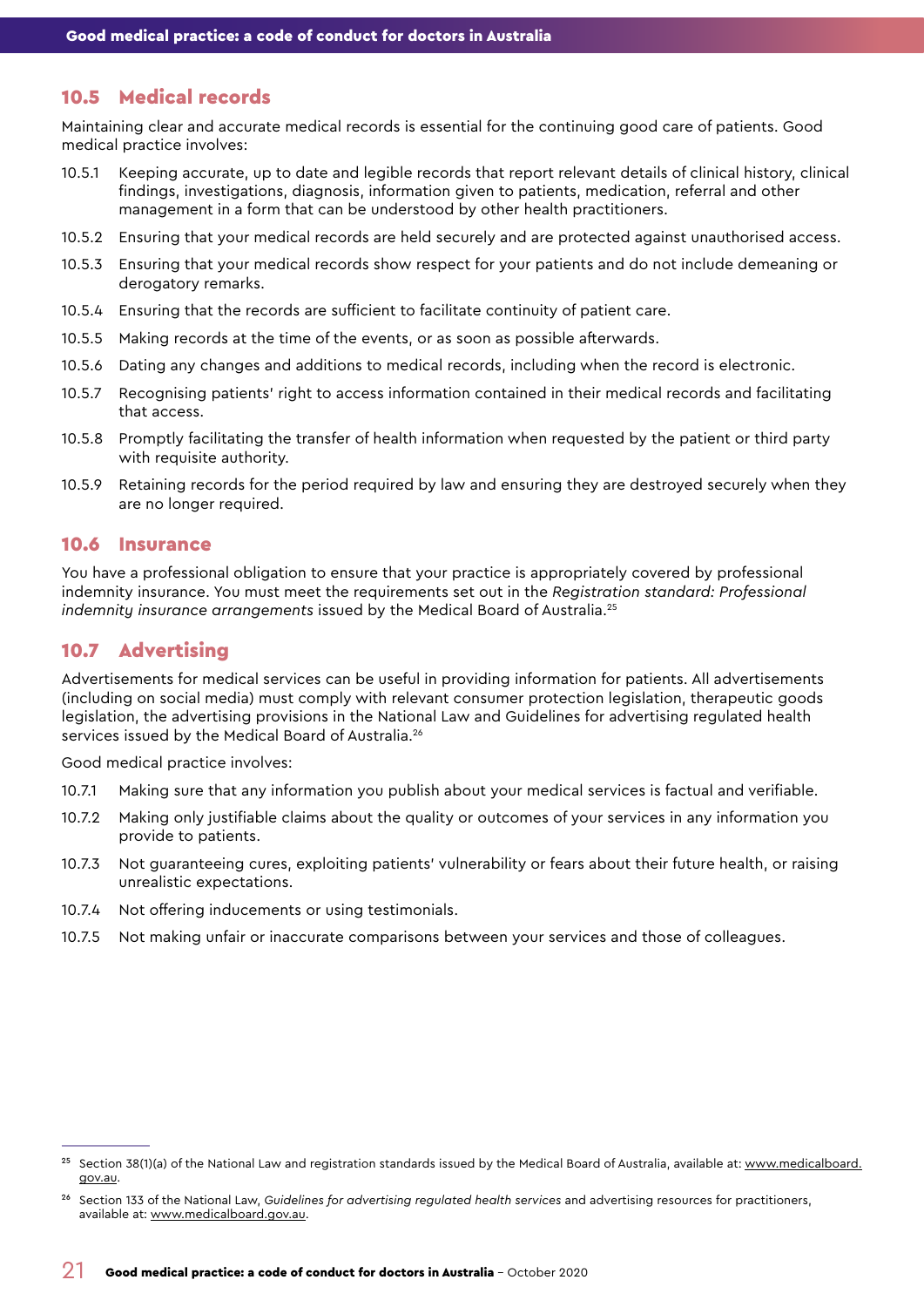#### <span id="page-21-0"></span>10.8 Medico-legal, insurance and other assessments

When you are contracted by a third party to provide a medico-legal, insurance or other assessment of a person who is not your patient, the usual therapeutic doctor–patient relationship does not exist. In this situation, good medical practice involves:

- 10.8.1 Applying the standards of professional behaviour described in this code to the assessment. In particular, being courteous, alert to the concerns of the person, and ensuring that you have the person's consent for the assessment and any necessary physical examination.
- 10.8.2 Explaining to the person your area of medical practice, your role, and the purpose, nature and extent of the assessment to be conducted.
- 10.8.3 Anticipating and seeking to correct any misunderstandings the person may have about the nature and purpose of your assessment and report.
- 10.8.4 Providing an impartial report (see section 10.9).
- 10.8.5 Recognising that, if you discover an unrecognised serious medical problem during your assessment, you have a duty of care to inform the patient and/or their treating doctor.

### 10.9 Medical reports, certificates and giving evidence

The community places a great deal of trust in doctors. Consequently, doctors have been given the authority to sign a variety of documents, such as a *Medical certificate of cause of deat*h (death certificates) and sickness certificates, on the assumption they will only sign statements that they know, or reasonably believe, to be true. Good medical practice involves:

- 10.9.1 Being honest and not misleading when writing reports and certificates, and only signing documents you believe to be accurate.
- 10.9.2 Taking reasonable steps to verify the content before you sign a report or certificate, and not omitting relevant information deliberately.
- 10.9.3 Preparing or signing documents and reports if you have agreed to do so, within a reasonable and justifiable timeframe.
- 10.9.4 Making clear the limits of your knowledge and not giving opinion beyond those limits when providing evidence.

# 10.10 Curriculum vitae

When providing your curriculum vitae, good medical practice involves:

- 10.10.1 Providing accurate, truthful and verifiable information about your experience and your medical qualifications.
- 10.10.2 Not misrepresenting, by misstatement or omission, your experience, qualifications or position.

#### 10.11 Investigations

Doctors have responsibilities and rights relating to any legitimate investigation of their practice or that of a colleague. In meeting these responsibilities, it is advisable to seek advice from a lawyer or your professional indemnity insurer. Good medical practice involves:

- 10.11.1 Cooperating with any legitimate inquiry into the treatment of a patient and with any complaints procedure that applies to your work.
- 10.11.2 Disclosing to anyone entitled to ask for it, information relevant to an investigation into your own or a colleague's conduct, performance or health.
- 10.11.3 Assisting the coroner when an inquest or inquiry is held into a patient's death by responding to their enquiries and by offering all relevant information.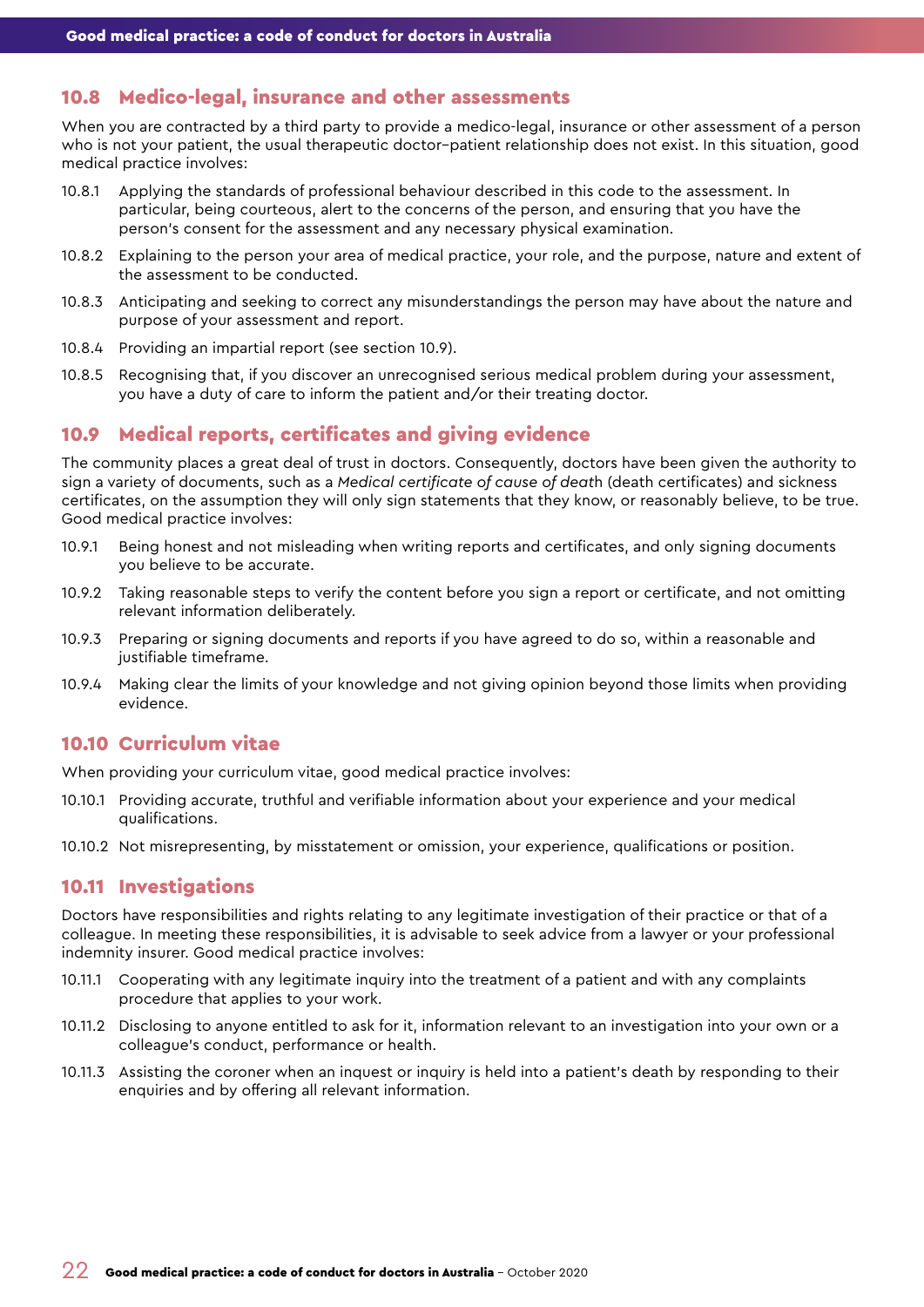# <span id="page-22-0"></span>10.12 Conflicts of interest

Patients rely on the independence and trustworthiness of doctors for any advice or treatment. A conflict of interest in medical practice arises when a doctor, entrusted with acting in the interests of a patient, also has financial, professional or personal interests, or relationships with third parties, which may affect their care of the patient. Multiple interests are common. They require identification, careful consideration, appropriate disclosure and accountability. When these interests compromise, or might reasonably be perceived by an independent observer to compromise, the doctor's primary duty to the patient, doctors must recognise and resolve this conflict in the best interests of the patient. If in doubt, seek advice from colleagues, your employer, professional organisation or professional indemnity insurer.

Good medical practice involves:

- 10.12.1 Recognising potential conflicts of interest that may arise in relation to initiating or continuing a professional relationship with a patient.
- 10.12.2 Acting in your patients' best interests when making referrals and when providing or arranging treatment or care.
- 10.12.3 Informing patients when you have an interest that could affect, or could be perceived to affect, patient care.
- 10.12.4 Recognising that pharmaceutical and other medical marketing influences doctors and being aware of ways in which your practice may be being influenced.
- 10.12.5 Recognising potential conflicts of interest in relation to medical devices and appropriately managing any conflict that arises in your practice.
- 10.12.6 Not asking for, or accepting any, inducement, gift or hospitality of more than trivial value, from companies that sell or market drugs, appliances or devices, or provide services that may affect, or be seen to affect, the way you prescribe for, treat or refer patients.
- 10.12.7 Not asking for or accepting fees for meeting sales representatives.
- 10.12.8 Not offering inducements or entering into arrangements that could be perceived to provide inducements.
- 10.12.9 Not allowing any financial or commercial interest in a hospital, other healthcare organisation, or company providing or manufacturing healthcare services or products to adversely affect the way you treat patients. When you or your immediate family have such an interest and that interest could be perceived to influence the care you provide, you must inform your patient.

# 10.13 Financial and commercial dealings

Doctors must be honest and transparent in financial arrangements with patients. Good medical practice involves:

- 10.13.1 Not exploiting patients' vulnerability or lack of medical knowledge when providing or recommending treatment or services and setting fees.
- 10.13.2 Not encouraging patients to give, lend or bequeath money or gifts that will benefit you directly or indirectly.
- 10.13.3 Avoiding financial involvement, such as loans and investment schemes, with patients.
- 10.13.4 Not pressuring patients or their families to make donations to other people or organisations.
- 10.13.5 Being transparent in financial and commercial matters relating to your work, including in your dealings with employers, insurers and other organisations or individuals. In particular:
	- declaring any relevant and material financial or commercial interest that you or your family might have in any aspect of the patient's care
	- declaring to your patients your professional and financial interest in any product you might endorse or sell from your practice, and not making an unjustifiable profit from the sale or endorsement.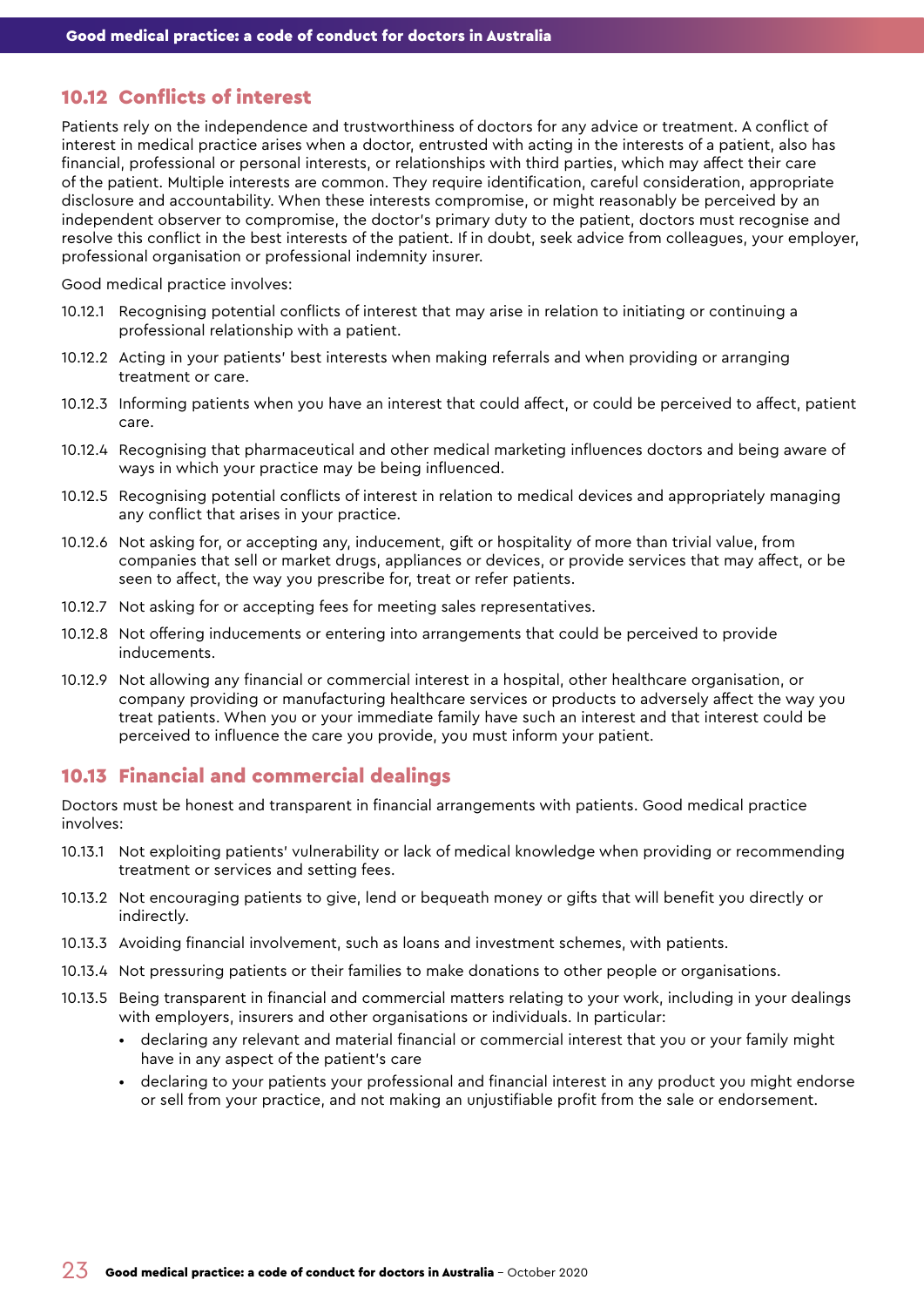# <span id="page-23-0"></span>11 Ensuring doctors' health

### 11.1 Introduction

As a doctor, it is important for you to maintain your own health and wellbeing. This includes seeking an appropriate work-life balance.

### 11.2 Your health

Good medical practice involves:

- 11.2.1 Having a general practitioner.
- 11.2.2 Seeking independent, objective advice when you need medical care, and being aware of the risks of self-diagnosis and self-treatment.
- 11.2.3. Seeking help if you are suffering stress, burnout, anxiety or depression.
- 11.2.4 Making sure that you are immunised against relevant communicable diseases.
- 11.2.5 Not self-prescribing.
- 11.2.6 Recognising the impact of fatigue on your health and your ability to care for patients, and endeavouring to work safe hours wherever possible.
- 11.2.7 Being aware of the doctors' health program in your state or territory which provides confidential advice and support through the doctors' health advisory and referral services.
- 11.2.8 If you know or suspect that you have a health condition or impairment that could adversely affect your judgement, performance or your patient's health:
	- not relying on your own assessment of the risk you pose to patients
	- consulting your doctor about whether, and in what ways, you may need to modify your practice, and following the doctor's advice.

# 11.3 Other doctors' health

Doctors have a responsibility to assist medical colleagues to maintain good health. Good medical practice involves:

- 11.3.1 Providing doctors who are your patients with the same quality of care you would provide to other patients.
- 11.3.2 Notifying the Medical Board of Australia if you are treating a doctor whose ability to practise is impaired and is placing patients at substantial risk of harm. This is always a professional responsibility and, in some jurisdictions, may be a statutory responsibility under the National Law.<sup>27</sup>
- 11.3.3 Supporting your colleagues and encouraging any of them (whom you are not treating) to seek appropriate help if you believe they may be ill and impaired. If you believe this impairment is putting patients at risk of substantial harm, notify the Medical Board of Australia. It may also be wise to report your concerns to the doctor's employer and seek advice from a doctors' health service or your professional indemnity insurer.
- 11.3.4 Recognising the impact of fatigue on the health of colleagues, including those under your supervision, and facilitating safe working hours wherever possible.

<sup>27</sup> Sections 140-143 of the National Law and *Guidelines: Mandatory notifications about registered health practitioners* issued by the Medical Board of Australia, available at: [www.medicalboard.gov.au.](http://www.medicalboard.gov.au)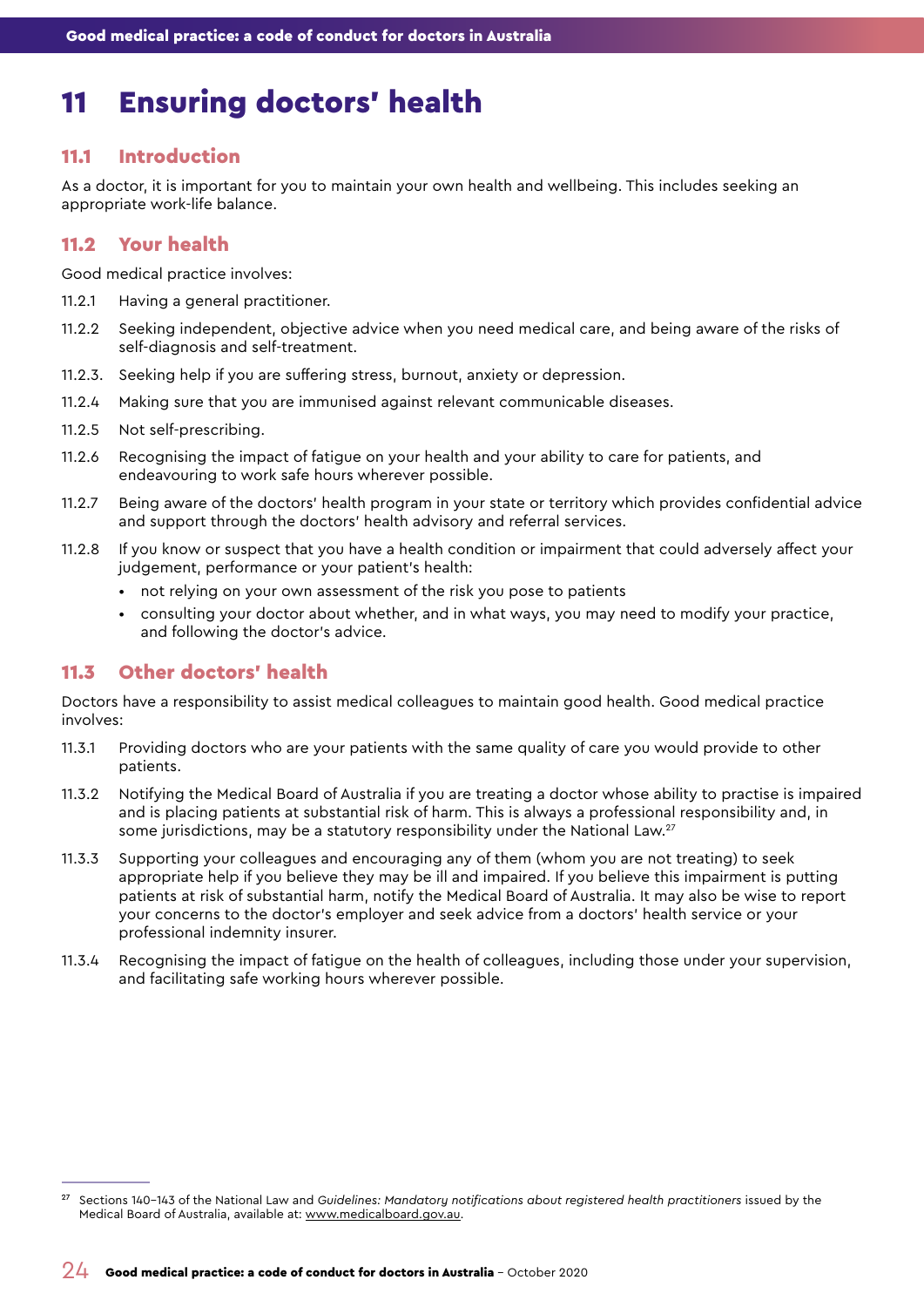# <span id="page-24-0"></span>12 Teaching, supervising and assessing

#### 12.1 Introduction

Teaching, supervising and mentoring doctors and medical students is important for their development and for the care of patients. It is part of good medical practice to contribute to these activities and provide support, assessment, feedback and supervision for colleagues, doctors in training and students.

Good medical practice involves doctors acknowledging their influence as role models and their responsibility to help shape the professional behaviour and values of future clinicians.

Good medical practice also involves doctors understanding that there is a power imbalance between teachers, supervisors and assessors and those they are teaching, supervising and assessing and not taking advantage of this imbalance.

#### 12.2 Teaching and supervising<sup>28</sup>

Good medical practice involves:

- 12.2.1 Seeking to develop the skills, attitudes and practices of an effective teacher, whenever you are involved in teaching.
- 12.2.2 Making sure that any doctor or medical student for whose supervision you are responsible receives adequate oversight and feedback.
- 12.2.3 Giving feedback in a respectful and constructive manner, including when the person's performance does not meet accepted standards.
- 12.2.4 Doing your part to ensure the teaching and learning environment is free from discrimination, bullying and harassment, and is culturally safe.

### 12.3 Assessing colleagues

Assessing colleagues is an important part of making sure that the highest standards of medical practice are achieved. Good medical practice involves:

- 12.3.1 Being honest, objective and constructive when assessing the performance of colleagues, including students. Patients will be put at risk if you describe someone as competent when they are not.
- 12.3.2 Providing accurate and justifiable information when giving references or writing reports about colleagues. These should be completed promptly and include all relevant information.

# 12.4 Medical students

Medical students are learning how best to care for patients. Creating opportunities for learning improves their clinical practice and nurtures the future workforce. Good medical practice involves:

- 12.4.1 Treating your students with respect and patience.
- 12.4.2 Making the scope of the student's role in patient care clear to the student, to patients and to other members of the healthcare team.
- 12.4.3 Informing your patients about the involvement of medical students and obtaining their consent for student participation, while respecting their right to choose not to consent.

<sup>&</sup>lt;sup>28</sup> The Medical Board of Australia has issued guidelines for supervised practice for international medical graduates, available at: [www.](http://www.medicalboard.gov.au) [medicalboard.gov.au.](http://www.medicalboard.gov.au)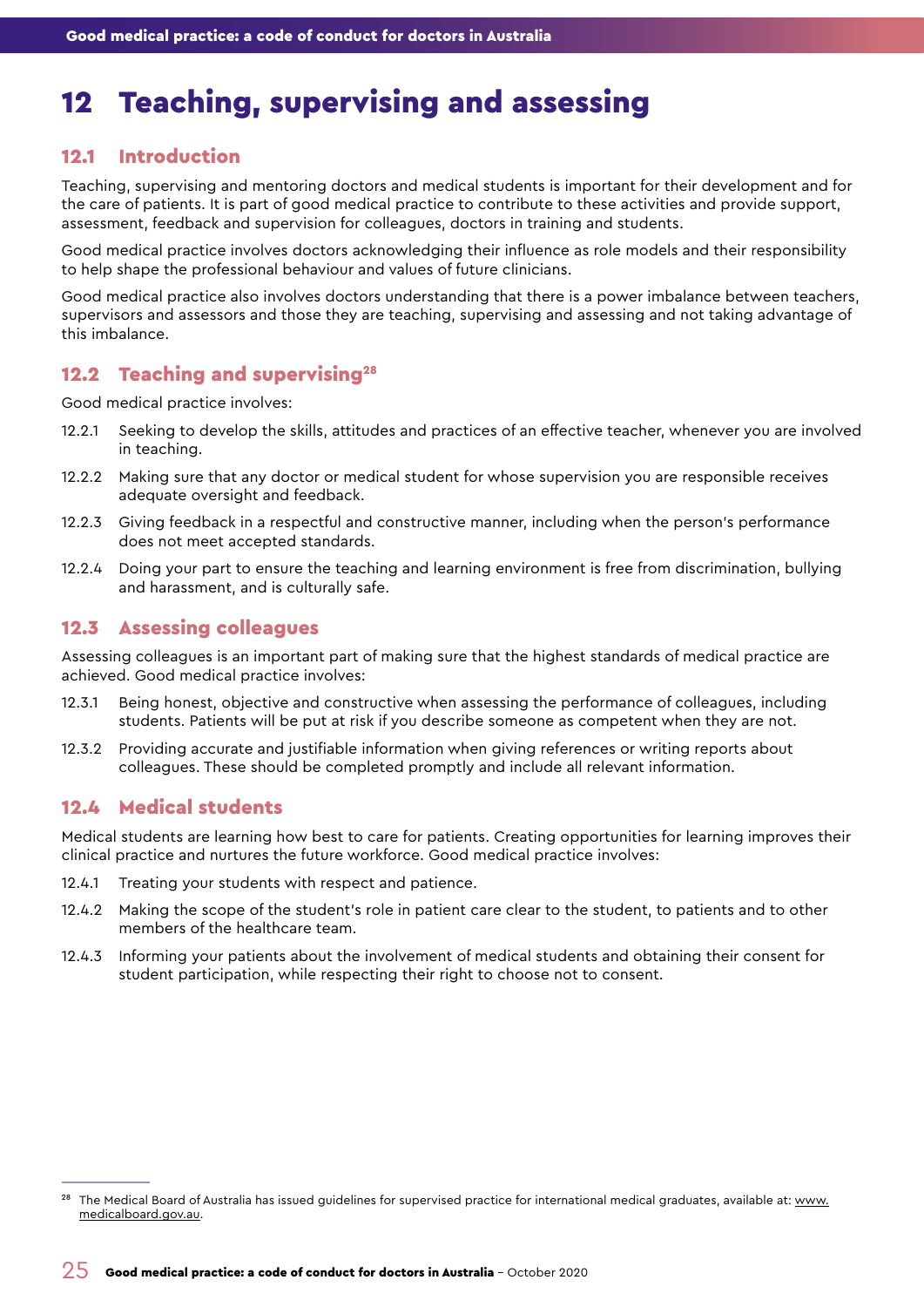# <span id="page-25-0"></span>13 Undertaking research

# 13.1 Introduction

Research involving humans, their tissue samples or their health information is vital in improving the quality of healthcare and reducing uncertainty for patients now and in the future, and in improving the health of the wider population. Research in Australia is governed by guidelines issued in accordance with the *National Health and Medical Research Council Act 1992*. 29 If you undertake research, you should familiarise yourself with, and follow, these guidelines.

Research involving animals is governed by legislation in states and territories and by guidelines issued by the National Health and Medical Research Council (NHMRC).<sup>30</sup>

# 13.2 Research ethics

Being involved in the design, organisation, conduct or reporting of health research involving humans brings particular responsibilities for doctors. These responsibilities, drawn from the NHMRC guidelines, include:

- 13.2.1 Respecting and protecting participants.
- 13.2.2 Acting with honesty and integrity.
- 13.2.3 Ensuring that any protocol for human research has been approved by a human research ethics committee, in accordance with the *National statement on ethical conduct in human research*.
- 13.2.4 Disclosing the sources and amounts of funding for research to the human research ethics committee.
- 13.2.5 Disclosing any potential or actual conflicts of interest to the human research ethics committee.
- 13.2.6 Ensuring that human participation is voluntary and based on an adequate understanding of sufficient information about the purpose, methods, demands, risks and potential benefits of the research.
- 13.2.7 Ensuring that any dependent relationship between doctors and their patients is taken into account in the recruitment of patients as research participants.
- 13.2.8 Seeking advice when research involves children or adults who are not able to give informed consent, to ensure that there are appropriate safeguards in place. This includes ensuring that a person empowered to make decisions on the patient's behalf has given informed consent, or that there is other lawful authority to proceed.
- 13.2.9 Adhering to the approved research protocol.
- 13.2.10 Monitoring the progress of the research and promptly reporting adverse events or unexpected outcomes.
- 13.2.11 Respecting the right of research participants to withdraw from any research at any time and without giving reasons.
- 13.2.12 Adhering to the guidelines including about the publication of findings, authorship, peer review and conflicts of interest.
- 13.2.13 Reporting possible fraud or misconduct in research as required under the *Australian code for the responsible conduct of research*.

#### 13.3 Treating doctors and research

When you are involved in research that involves your patients, good medical practice includes:

- 13.3.1 Respecting the patient's right to withdraw from a study without prejudice to their treatment.
- 13.3.2 Ensuring that a patient's decision to not participate does not compromise the doctor–patient relationship or their care.

<sup>29</sup> NHMRC (2018) *National statement on ethical conduct in human research* [www.nhmrc.gov.au/about-us/publications/national](http://www.nhmrc.gov.au/about-us/publications/national-statement-ethical-conduct-human-research-2007-updated-2018)[statement-ethical-conduct-human-research-2007-updated-2018](http://www.nhmrc.gov.au/about-us/publications/national-statement-ethical-conduct-human-research-2007-updated-2018) and NHMRC (2018) *Australian code for the responsible conduct of research* [www.nhmrc.gov.au/about-us/publications/australian-code-responsible-conduct-research-2018](http://www.nhmrc.gov.au/about-us/publications/australian-code-responsible-conduct-research-2018) and NHMRC (2003) *Ethical conduct in research with Aboriginal and Torres Strait Islander Peoples and communities* [www.nhmrc.gov.au/about-us/resources/](http://www.nhmrc.gov.au/about-us/resources/ethical-conduct-research-aboriginal-and-torres-strait-islander-peoples-and-communities) [ethical-conduct-research-aboriginal-and-torres-strait-islander-peoples-and-communities](http://www.nhmrc.gov.au/about-us/resources/ethical-conduct-research-aboriginal-and-torres-strait-islander-peoples-and-communities).

<sup>&</sup>lt;sup>30</sup> NHMRC (2013) Australian code for the care and use of animals for scientific purposes, 8th edition [www.nhmrc.gov.au/guidelines](http://www.nhmrc.gov.au/guidelines-publications/ea28)[publications/ea28](http://www.nhmrc.gov.au/guidelines-publications/ea28).